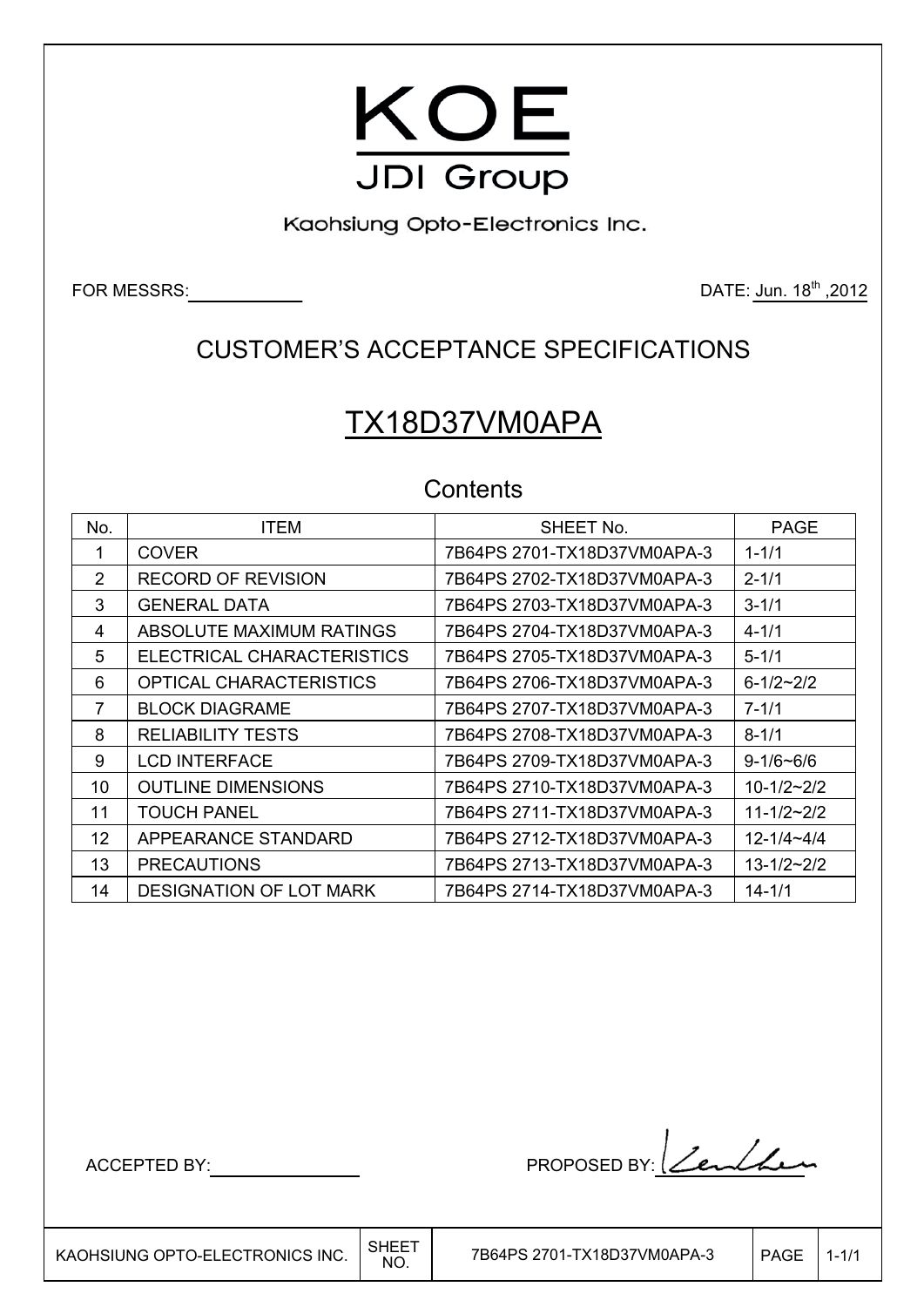# 2. RECORD OF REVISION

| <b>DATE</b> | SHEET No.                       |                      | <b>SUMMARY</b>                                                    |             |           |
|-------------|---------------------------------|----------------------|-------------------------------------------------------------------|-------------|-----------|
| May 01,'12  | All pages                       |                      | Company name changed:                                             |             |           |
|             |                                 |                      | KAOHSIUNG HITACHI ELECTRONICS CO., LTD.                           |             |           |
|             |                                 |                      | ↓                                                                 |             |           |
|             |                                 |                      | KAOHSIUNG OPTO-ELECTRONICS INC.                                   |             |           |
|             | 7B64PS-2704-                    |                      | 4. ABSOLUTE MAXIMUM RATINGS                                       |             |           |
|             | TX18D37VM0APA-2                 |                      | Revised: Note 2.                                                  |             |           |
|             | Page 4-1/1                      |                      |                                                                   |             |           |
|             | 7B64PS-2708-                    | 8. RELIABILITY TESTS |                                                                   |             |           |
|             | TX18D37VM0APA-2                 | Added: Note 4.       |                                                                   |             |           |
|             | Page 8-1/1                      |                      |                                                                   |             |           |
|             | 7B64PS-2711-                    |                      | 11.5 SAFETY AND ATTENTIONS                                        |             |           |
|             | TX18D37VM0APA-2                 |                      | Added: Item 6)                                                    |             |           |
|             | Page 11-2/2                     |                      |                                                                   |             |           |
| Jun. 18,'12 | 7B64PS-2711-                    |                      | 11.2 ELECTRICAL CHARACTERISTICS                                   |             |           |
|             | TX18D37VM0APA-3                 |                      | Revised: X1-X2: 310~1070 $\Omega$ $\rightarrow$ 400~1200 $\Omega$ |             |           |
|             | Page 11-1/2~2/2                 |                      |                                                                   |             |           |
|             |                                 |                      | 11.4 OPTICAL CHARACTERISTICS                                      |             |           |
|             |                                 |                      | Revised : Specification : 80% min.→ 77% min.                      |             |           |
|             |                                 |                      |                                                                   |             |           |
|             |                                 |                      |                                                                   |             |           |
|             |                                 |                      |                                                                   |             |           |
|             |                                 |                      |                                                                   |             |           |
|             |                                 |                      |                                                                   |             |           |
|             |                                 |                      |                                                                   |             |           |
|             |                                 |                      |                                                                   |             |           |
|             |                                 |                      |                                                                   |             |           |
|             |                                 |                      |                                                                   |             |           |
|             |                                 |                      |                                                                   |             |           |
|             |                                 |                      |                                                                   |             |           |
|             |                                 |                      |                                                                   |             |           |
|             |                                 |                      |                                                                   |             |           |
|             |                                 |                      |                                                                   |             |           |
|             |                                 |                      |                                                                   |             |           |
|             |                                 |                      |                                                                   |             |           |
|             |                                 |                      |                                                                   |             |           |
|             |                                 |                      |                                                                   |             |           |
|             |                                 |                      |                                                                   |             |           |
|             |                                 |                      |                                                                   |             |           |
|             |                                 |                      |                                                                   |             |           |
|             |                                 |                      |                                                                   |             |           |
|             |                                 |                      |                                                                   |             |           |
|             |                                 |                      |                                                                   |             |           |
|             |                                 |                      |                                                                   |             |           |
|             |                                 |                      |                                                                   |             |           |
|             |                                 |                      |                                                                   |             |           |
|             |                                 |                      |                                                                   |             |           |
|             | KAOHSIUNG OPTO-ELECTRONICS INC. | <b>SHEET</b><br>NO.  | 7B64PS 2702-TX18D37VM0APA-3                                       | <b>PAGE</b> | $2 - 1/1$ |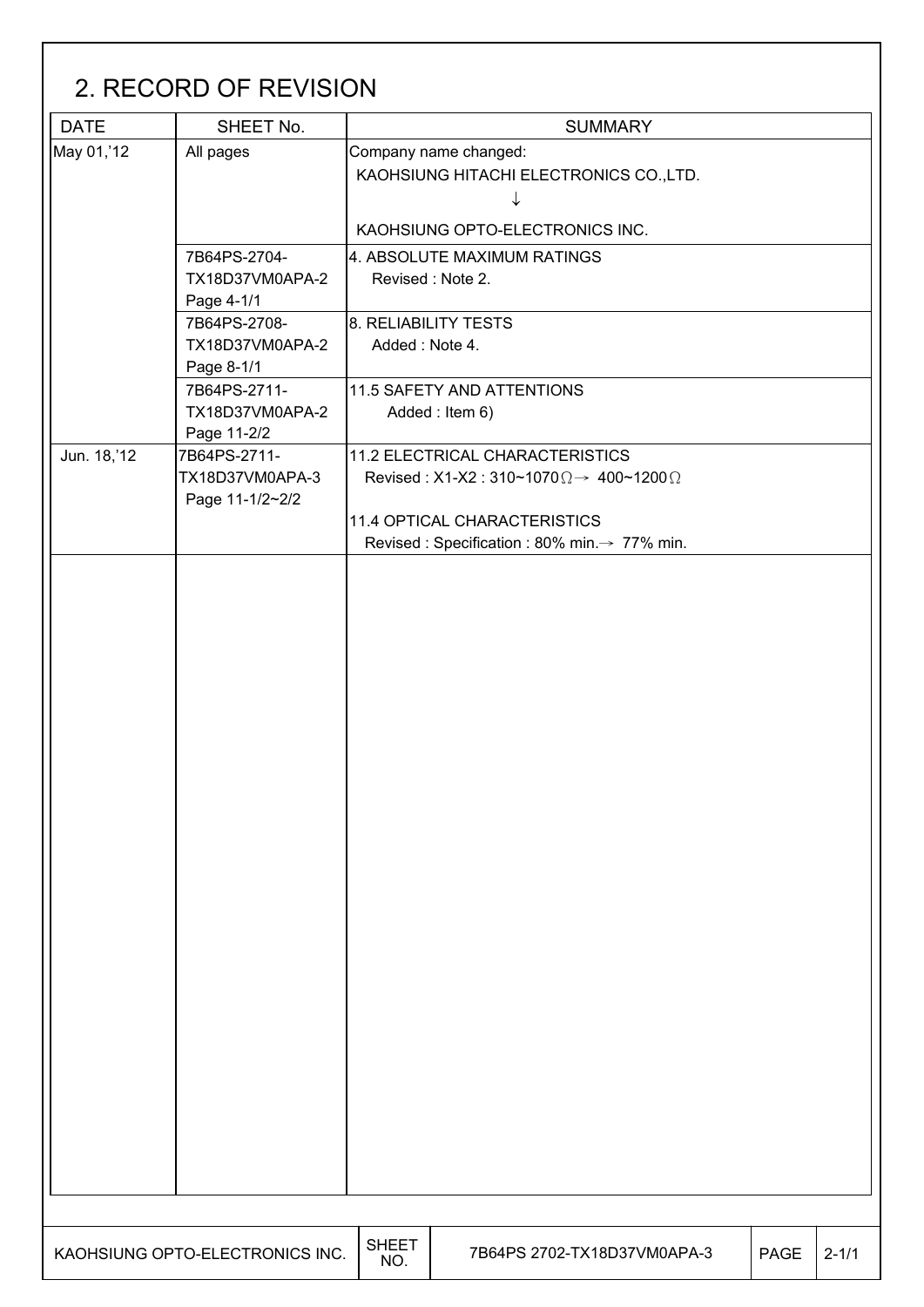## 3. GENERAL DATA

## 3.1 DISPLAY FEATURES

This module is a 7" WVGA of 16:9 format amorphous silicon TFT. The pixel format is vertical stripe and sub pixels are arranged as R (red), G (green), B (blue) sequentially. This display is RoHS compliant, COG (chip on glass) technology and LED backlight are applied on this display.

| Part Name                      | TX18D37VM0APA                                                 |
|--------------------------------|---------------------------------------------------------------|
| <b>Module Dimensions</b>       | 166.1(W) mm x 107.82(H) mm x 14.4 (D) mm typ.                 |
| <b>LCD Active Area</b>         | 152.4(W) mm x 91.44(H) mm                                     |
| <b>Pixel Pitch</b>             | $0.1905(W)$ mm x 0.1905 (H) mm                                |
| Resolution                     | 800 x 3(RGB)(W) x 480(H) dots                                 |
| <b>Color Pixel Arrangement</b> | R, G, B Vertical stripe                                       |
| LCD Type                       | Transmissive Color TFT; Normally Black                        |
| Display Type                   | <b>Active Matrix</b>                                          |
| <b>Number of Colors</b>        | 262k Colors                                                   |
| <b>Backlight</b>               | 12 LEDs (3 series x 4)                                        |
| Weight                         | 300 typ. (g)                                                  |
| Interface                      | LVDS; 20 pins                                                 |
| Power Supply Voltage           | 3.3V for LCD; 12V for Backlight                               |
| Power Consumption              | 1.55W for LCD; 4.56W for Backlight                            |
| <b>Viewing Direction</b>       | Super Wide Version (In-Plane Switching)                       |
| <b>Touch Panel</b>             | Resistive type; Film on Glass; 4-wire type; Antiglare Surface |

| KAOHSIUNG OPTO-ELECTRONICS INC. | $\mathsf{SHEE}^{\intercal}$<br>NO. | 7B64PS 2703-TX18D37VM0APA-3 | <b>PAGE</b> | $3 - 1/1$ |
|---------------------------------|------------------------------------|-----------------------------|-------------|-----------|
|---------------------------------|------------------------------------|-----------------------------|-------------|-----------|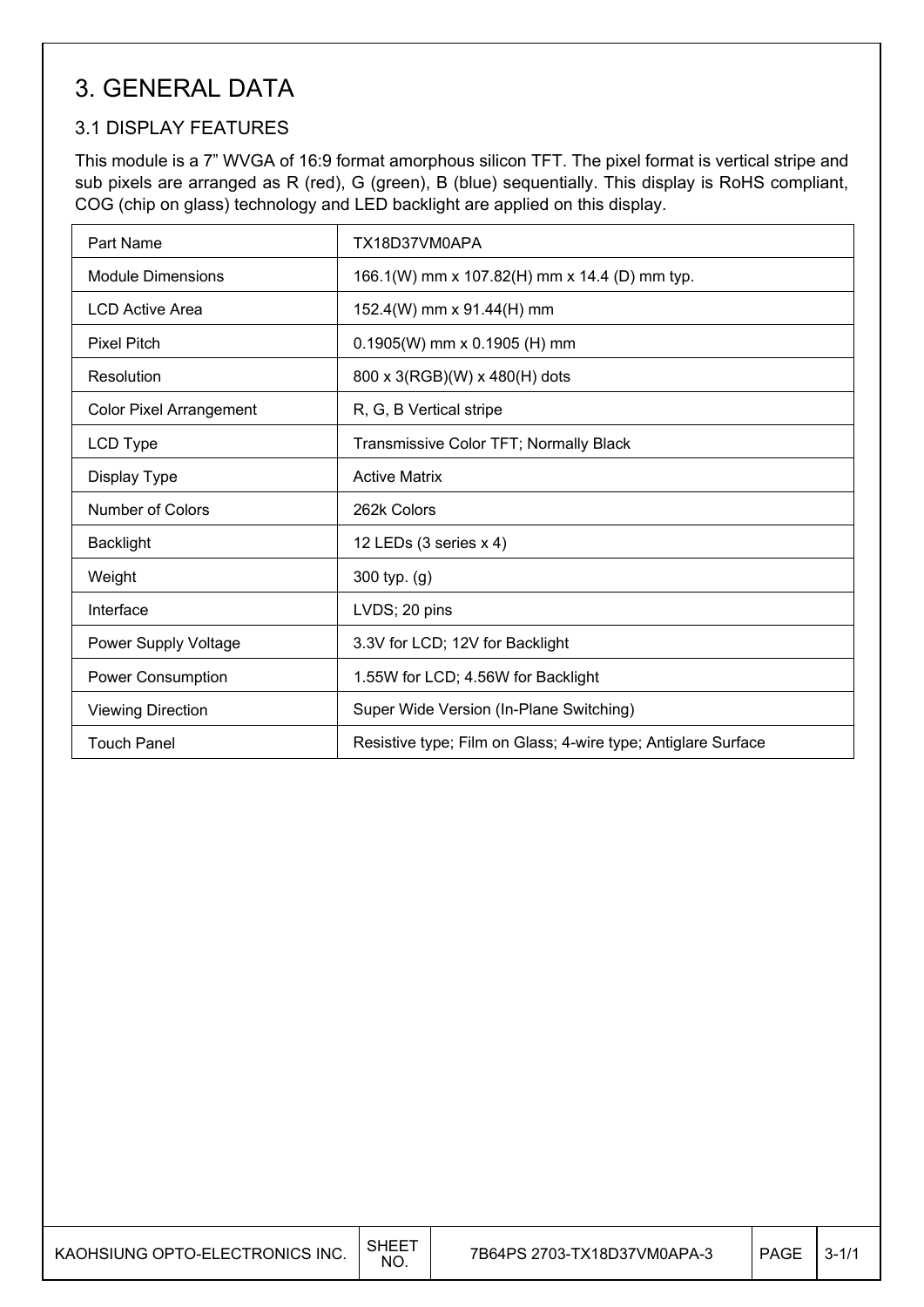## 4. ABSOLUTE MAXIMUM RATINGS

| Item                           | Symbol | Min.   | Max.    | Unit         | Remarks                  |
|--------------------------------|--------|--------|---------|--------------|--------------------------|
| <b>Supply Voltage</b>          | VDD    | $-0.3$ | 3.6     |              | $\overline{\phantom{0}}$ |
| Input Voltage of Logic         | VI     | $-0.3$ | VDD+0.3 |              | Note 1                   |
| <b>Operating Temperature</b>   | Top    | $-20$  | 70      | $^{\circ}$ C | Note 2                   |
| Storage Temperature            | Tst    | $-30$  | 80      | $^{\circ}$ C | Note 2                   |
| <b>Backlight Input Voltage</b> | VLED   |        | 15      |              |                          |

Note 1: The rating is defined for the signal voltages of the interface such as CLK and pixel data pairs.

- Note 2: The maximum rating is defined as above based on the chamber temperature, which might be different from ambient temperature after assembling the panel into the application. Moreover, some temperature-related phenomenon as below needed to be noticed:
	- Background color, contrast and response time would be different in temperatures other than  $25^{\circ}$ C.
	- Operating under high temperature will shorten LED lifetime.

| KAOHSIUNG OPTO-ELECTRONICS INC. | SHEE <sup>-</sup><br>NO. | 7B64PS 2704-TX18D37VM0APA-3 | <b>PAGE</b> | $4 - 1/1$ |
|---------------------------------|--------------------------|-----------------------------|-------------|-----------|
|---------------------------------|--------------------------|-----------------------------|-------------|-----------|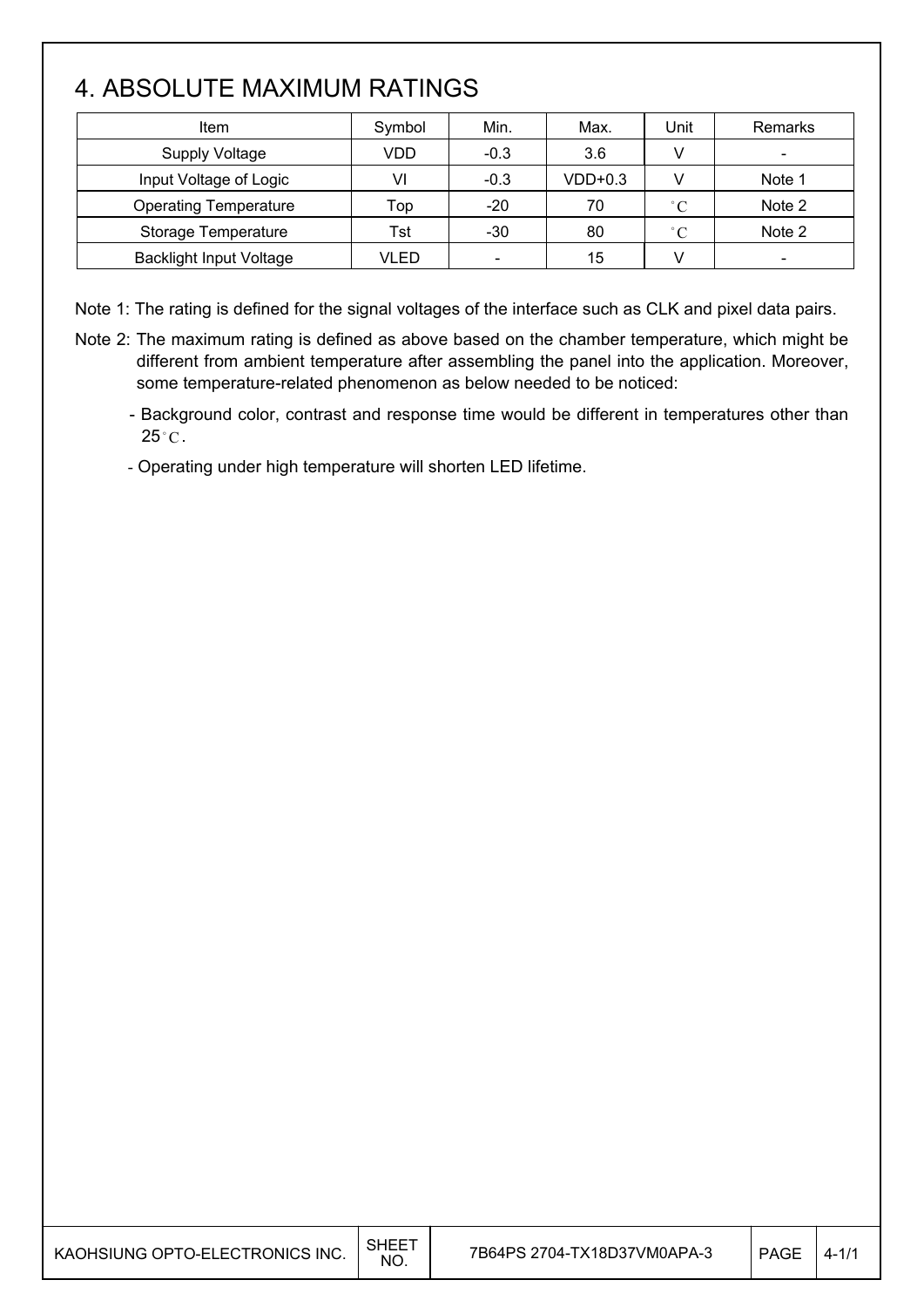# 5. ELECTRICAL CHARACTERISTICS

### 5.1 LCD CHARACTERISTICS

| Item                                          | Symbol                     | Condition                    | Min.   | Typ. | Max.   | Unit       | <b>Remarks</b> |
|-----------------------------------------------|----------------------------|------------------------------|--------|------|--------|------------|----------------|
| Power Supply Voltage                          | VDD                        |                              | 3.0    | 3.3  | 3.6    | v          |                |
| Differential Input                            |                            |                              |        |      | $+100$ |            |                |
| Voltage for LVDS<br><b>Receiver Threshold</b> | VI                         | "L" level                    | $-100$ |      |        | mV         | Note 1         |
| Power Supply Current                          | <b>IDD</b>                 | $VDD=3.3V$                   |        | 470  | 500    | mA         | Note 2         |
| <b>Vsync Frequency</b>                        | $f_{\nu}$                  | $\qquad \qquad \blacksquare$ |        | 60   | 75     | Hz         |                |
| <b>Hsync Frequency</b>                        | $f_{\scriptscriptstyle H}$ |                              | 29     | 31.5 | 33     | <b>KHz</b> |                |
| <b>CLK Frequency</b>                          | CLK                        |                              | 30.0   | 33.0 | 36.0   | <b>MHz</b> | Note 3         |

Note 1: VCM=+1.2V

VCM is common mode voltage of LVDS transmitter/receiver. The input terminal of LVDS transmitter is terminated with  $100\Omega$ .



 $T_a = 25$  °C, VSS = 0V

Note 2: An all white check pattern is used when measuring IDD.  $f<sub>v</sub>$  is set to 60 Hz.

Note 3: For LVDS transmitter input.

Note 4: 1.0A fuse is applied in the module for IDD. For display activation and protection purpose, power supply is recommended larger than 2.5A to start the display and break fuse once any short circuit occurred.

### 5.2 BACKLIGHT CHARACTERISTICS

| Item                       | Symbol                   | Condition         | Min. | Typ. | Max.                     | Unit | Remarks |
|----------------------------|--------------------------|-------------------|------|------|--------------------------|------|---------|
| <b>LED Input Voltage</b>   | VLED                     |                   | 11.7 | 12   | 12.3                     |      | Note1   |
| <b>LED Forward Current</b> |                          | 0V; 0% duty       | 370  | 380  | 390                      |      |         |
| (Dim Control)              | <b>ILED</b>              | 3.3VDC; 100% duty | 24   | 30   | 36                       | mA   | Note 2  |
| LED lifetime               | $\overline{\phantom{a}}$ | 380 mA            |      | 70K  | $\overline{\phantom{a}}$ | hrs  | Note 3  |

Note 1: As Fig. 5.1 shown, LED current is constant, 380 mA, controlled by the LED driver when applying 12V VLED.

Note 2: Dimming function can be obtained by applying DC voltage or PWM signal from the display interface CN1. The recommended PWM signal is  $1K \sim 10K$  Hz with 3.3V amplitude.

Note 3: The estimated lifetime is specified as the time to reduce 50% brightness by applying 380 mA at  $25^{\circ}$ C.



 $T_a = 25$  °C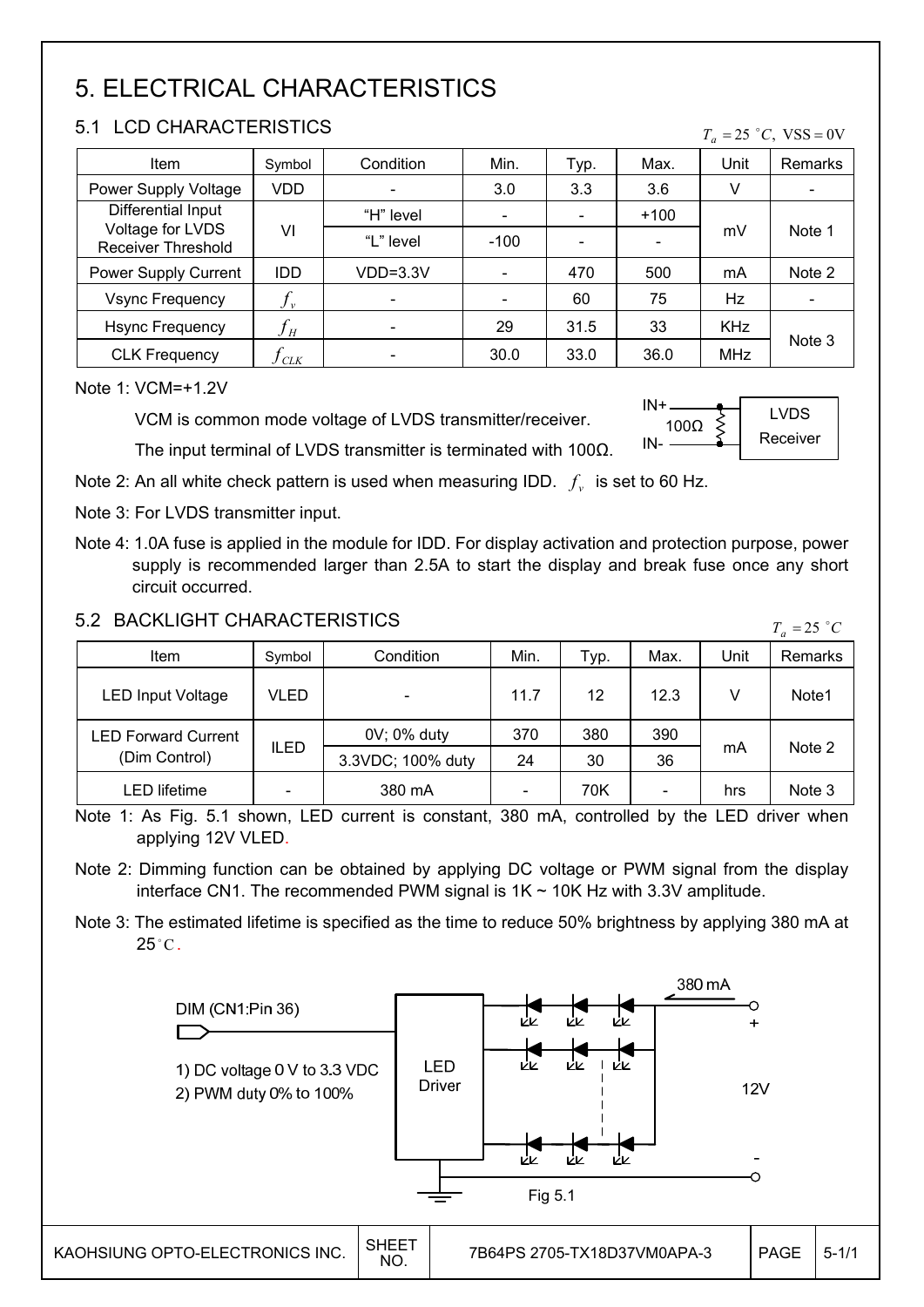## 6. OPTICAL CHARACTERISTICS

The optical characteristics are measured based on the conditions as below:

- Supplying the signals and voltages defined in the section of electrical characteristics.
- The backlight unit needs to be turned on for 30 minutes.
- The ambient temperature is 25 °C.
- In the dark room around 500~1000 lx, the equipment has been set for the measurements as shown in Fig 6.1.

|                                     |                      |                          |                                         |                          |      |                | $T_a = 25 °C$ , $f_v = 60$ Hz, VDD = 3.3V |         |
|-------------------------------------|----------------------|--------------------------|-----------------------------------------|--------------------------|------|----------------|-------------------------------------------|---------|
| Item                                |                      | Symbol                   | Condition                               | Min.                     | Typ. | Max.           | Unit                                      | Remarks |
| <b>Brightness of White</b>          |                      | $\overline{\phantom{a}}$ | $\phi = 0^{\circ}, \theta = 0^{\circ},$ | 270                      | 360  |                | cd/m <sup>2</sup>                         | Note 1  |
| <b>Brightness Uniformity</b>        |                      |                          | $ILED = 90$                             | 70                       |      |                | %                                         | Note 2  |
| <b>Contrast Ratio</b>               |                      | CR                       | mA/series                               | $\overline{\phantom{a}}$ | 600  |                |                                           | Note 3  |
| Response Time<br>(Rising + Falling) |                      | $T_r + T_f$              | $\phi = 0^{\circ}, \theta = 0^{\circ}$  |                          |      | 45             | ms                                        | Note 4  |
|                                     |                      | $\theta$ x               | $\phi = 0^\circ$ , CR $\geq 10$         | $\overline{\phantom{a}}$ | 85   | $\blacksquare$ |                                           |         |
|                                     |                      | $\theta x'$              | $\phi = 180^\circ$ , CR $\geq 10$       | $\qquad \qquad$          | 85   |                |                                           |         |
|                                     | <b>Viewing Angle</b> |                          | $\phi = 90^{\circ}$ , CR $\geq 10$      | $\qquad \qquad$          | 85   |                | Degree                                    | Note 5  |
|                                     |                      | $\theta$ y'              | $\phi = 270^\circ$ , CR $\geq 10$       |                          | 85   |                |                                           |         |
|                                     |                      | X                        |                                         | 0.55                     | 0.60 | 0.65           |                                           |         |
|                                     | Red                  | Y                        |                                         | 0.31                     | 0.36 | 0.41           |                                           |         |
|                                     |                      | X                        |                                         | 0.31                     | 0.36 | 0.41           |                                           |         |
| Color                               | Green                | Y                        |                                         | 0.54                     | 0.59 | 0.64           |                                           |         |
| Chromaticity                        |                      | X                        | $\phi = 0^{\circ}, \theta = 0^{\circ}$  | 0.10                     | 0.15 | 0.20           |                                           | Note 6  |
|                                     | <b>Blue</b>          | Y                        |                                         | 0.07                     | 0.12 | 0.17           |                                           |         |
|                                     |                      | X                        |                                         | 0.27                     | 0.32 | 0.37           |                                           |         |
|                                     | White<br>Y           |                          |                                         | 0.29                     | 0.34 | 0.39           |                                           |         |

Note 1: The brightness is measured from the panel center point, P5 in Fig. 6.2, for the typical value.

Note 2: The brightness uniformity is calculated by the equation as below:

Brightness uniformity  $=\dfrac{\mathsf{Min}.\mathsf{Brightness}}{\mathsf{Max}.\mathsf{Brightness}}\times\mathsf{100\%}$ 

, which is based on the brightness values of the 9 points measured by BM-5 as shown in Fig. 6.2.

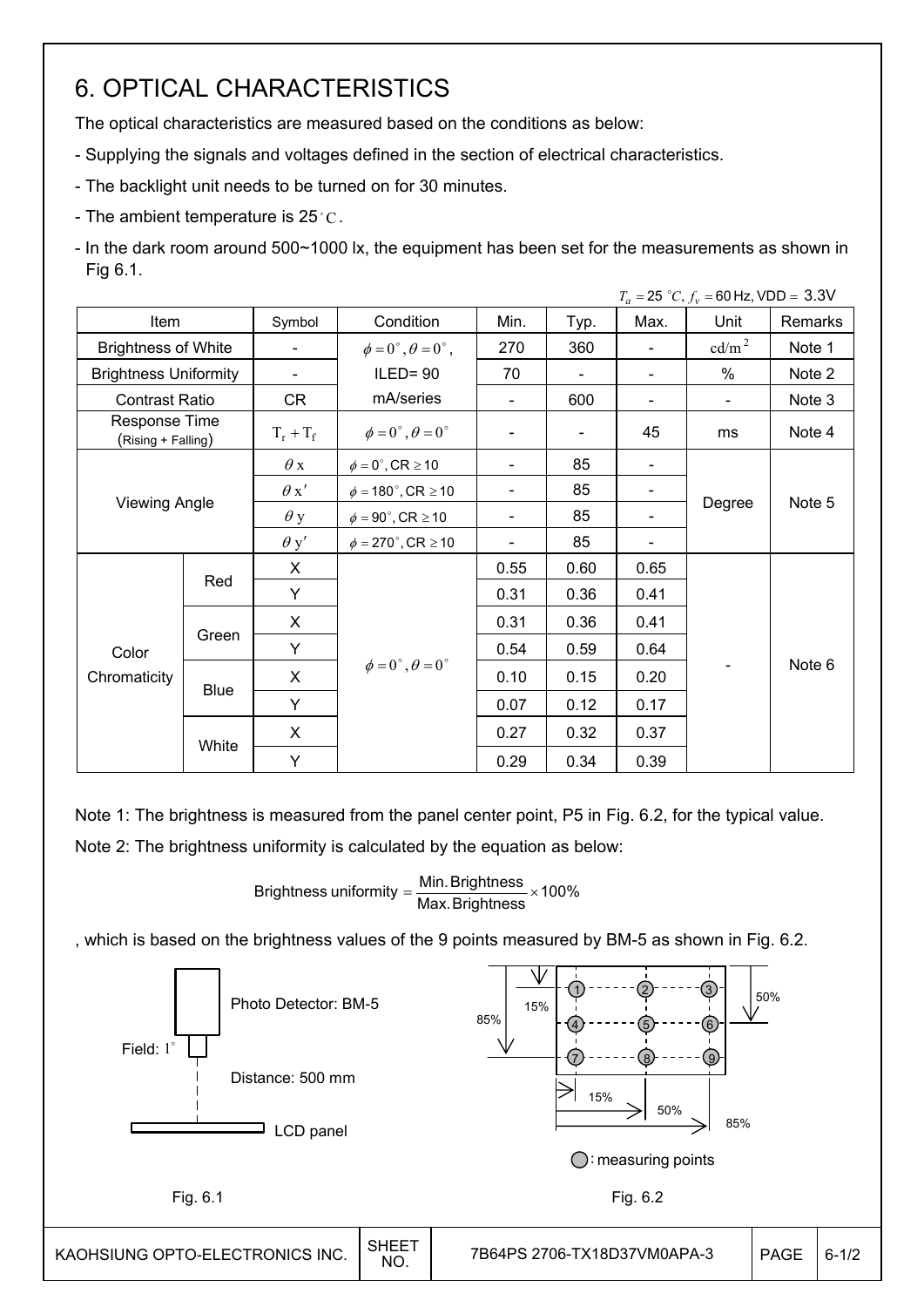Note 3: The Contrast Ratio is measured from the center point of the panel, P5, and defined as the following equation:

 $CR =$  Brightness of White<br>Brightness of Black

Note 4: The definition of response time is shown in Fig. 6.3. The rising time is the period from 10% brightness to 90% brightness when the data is from black to white. Oppositely, Falling time is the period from 90% brightness rising to 10% brightness.



Note 5: The definition of viewing angle is shown in Fig. 6.4. Angle  $\phi$  is used to represent viewing directions, for instance,  $\phi = 270^\circ$  means 6 o'clock, and  $\phi = 0^\circ$  means 3 o'clock. Moreover, angle  $\theta$  is used to represent viewing angles from axis Z toward plane XY.

 The display is super wide viewing angle version, so that the best optical performance can be obtained from every viewing direction.



Fig 6.4

Note 6: The color chromaticity is measured from the center point of the panel, P5, as shown in Fig. 6.2.

| KAOHSIUNG OPTO-ELECTRONICS INC. | SHEE <sup>-</sup><br>NO. | 7B64PS 2706-TX18D37VM0APA-3 | PAGE | $6 - 212$ |
|---------------------------------|--------------------------|-----------------------------|------|-----------|
|---------------------------------|--------------------------|-----------------------------|------|-----------|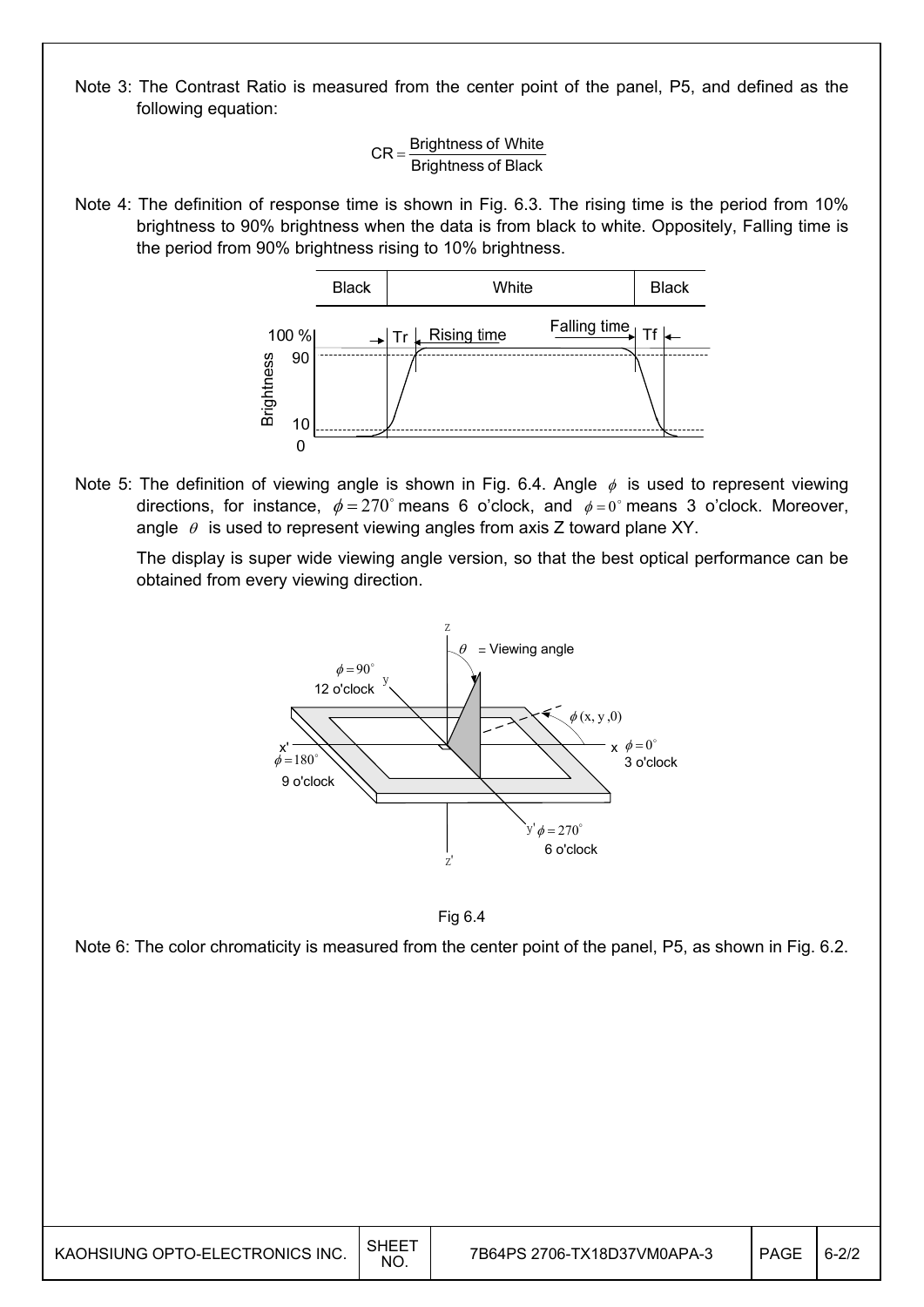## 7. BLOCK DIAGRAM



Note1: Signals are CLK and pixel data pairs.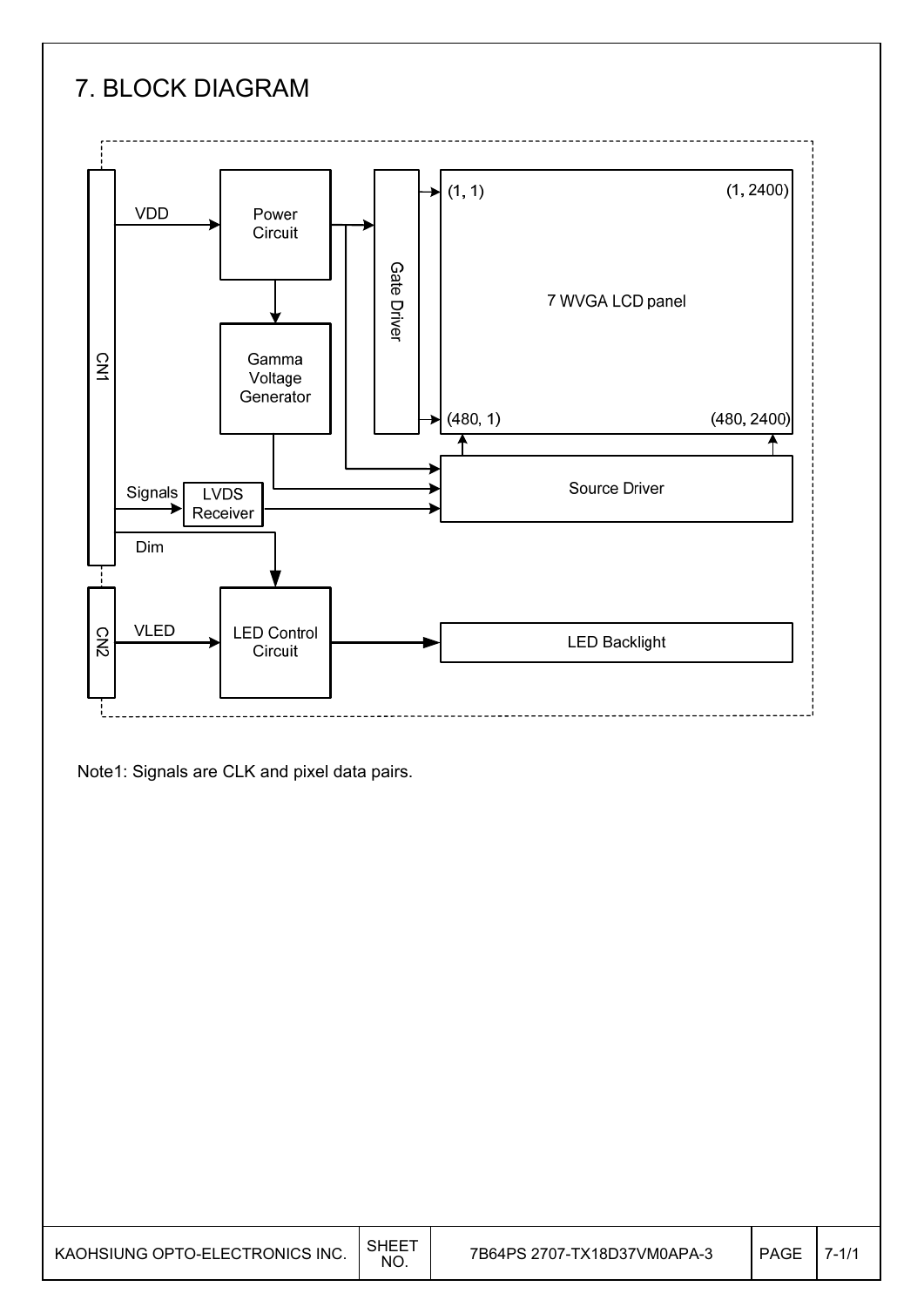## 8. RELIABILITY TESTS

| <b>Test Item</b>               | Condition                                                                                                                                |                                                           |
|--------------------------------|------------------------------------------------------------------------------------------------------------------------------------------|-----------------------------------------------------------|
| <b>High Temperature</b>        | 1) Operating<br>2) $70^{\circ}$ C                                                                                                        | 240 hrs                                                   |
| Low Temperature                | 1) Operating<br>2) -20 $^{\circ}$ C                                                                                                      | 240 hrs                                                   |
| <b>High Temperature</b>        | 1) Storage<br>2) 80 $^{\circ}$ C                                                                                                         | 240 hrs                                                   |
| Low Temperature                | 1) Storage<br>2) -30 $^{\circ}$ C                                                                                                        | 240 hrs                                                   |
| <b>Heat Cycle</b>              | 1) Operating<br>2) $-20$ °C $\leftrightarrow$ 70 °C<br>3) 1hrs~2hr~1hrs                                                                  | 200 cycles                                                |
| <b>Thermal Shock</b>           | 1) Non-Operating<br>2) -30 $^{\circ}$ C $\leftrightarrow$ 80 $^{\circ}$ C<br>3) 0.5 hr ↔ 0.5 hr                                          | 240 hrs                                                   |
| High Temperature &<br>Humidity | 1) Operating<br>2) 40°C & 85%RH<br>3) Without condensation<br>(Note4)                                                                    | 240 hrs                                                   |
| Vibration                      | 1) Non-Operating<br>2) $10 \sim 150$ Hz<br>3) 2G<br>4) X, Y, and Z directions                                                            | once for each direction                                   |
| <b>Mechanical Shock</b>        | 1) Non-Operating<br>2) 10 ms<br>3) 50G<br>4) $\pm X$ , $\pm Y$ and $\pm Z$ directions                                                    | Once for each direction                                   |
| <b>ESD</b>                     | 1) Operating<br>2) Tip: 200 pF, 250 $\Omega$<br>3) Air discharge for glass: $\pm$ 8KV<br>4) Contact discharge for metal frame: $\pm$ 8KV | 1) Glass: 9 points<br>2) Metal frame: 8 points<br>(Note3) |

Note 1: Display functionalities are inspected under the conditions defined in the specification after the reliability tests.

- Note 2: The display is not guaranteed for use in corrosive gas environments.
- Note 3: All pins of LCD interface(CN1) have been tested by  $\pm$  100V contact discharge of ESD under non-operating condition.
- Note 4: Under the condition of high temperature & humidity, if the temperature is higher than 40<sup>°C</sup>, the humidity needs to be reduced as Fig. 8.1 shown.

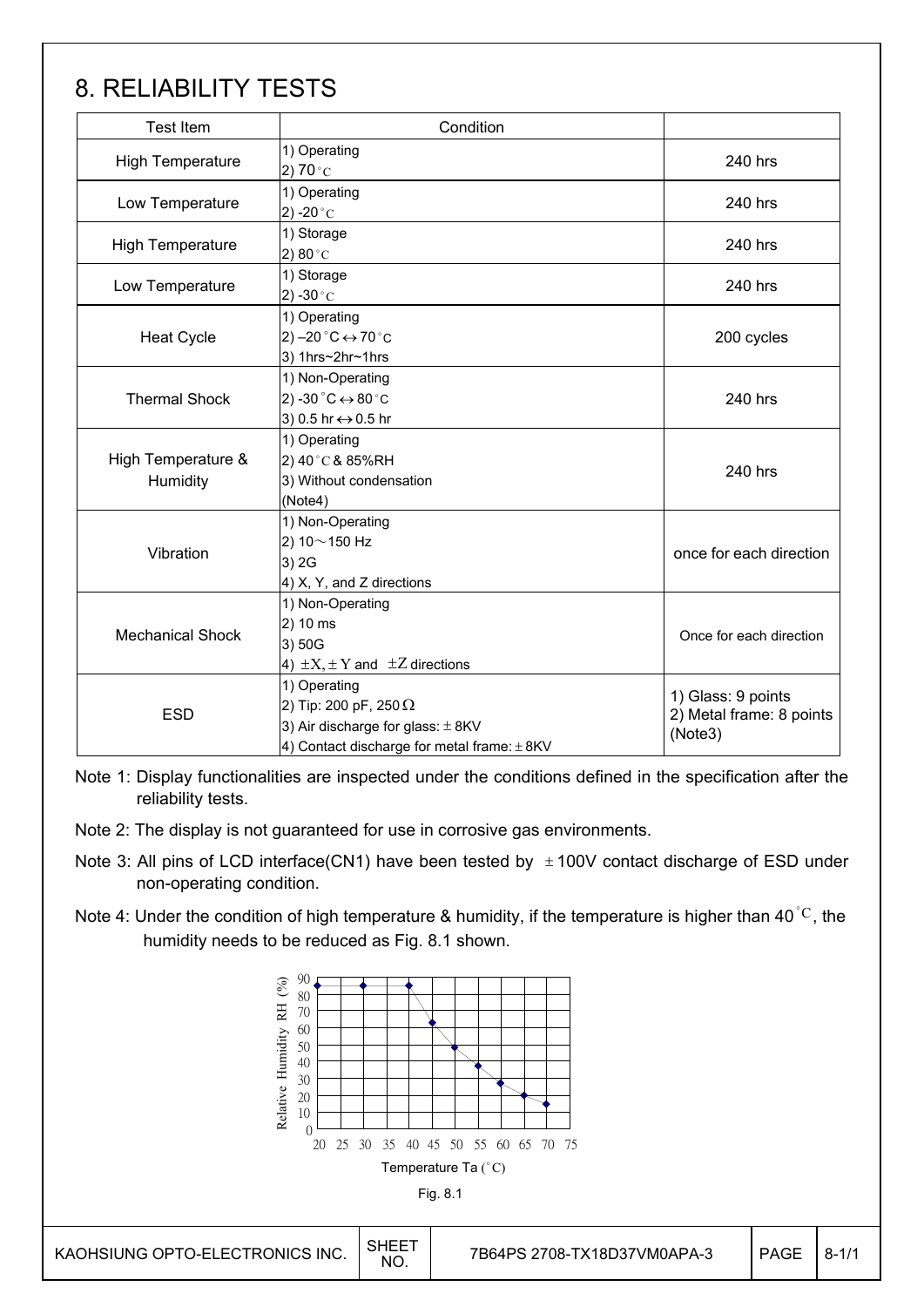## 9. LCD INTERFACE

## 9.1 INTERFACE PIN CONNECTIONS

The display interface connector (CN1) is FI-SEB20P-HF13E made by JAE and Pin assignment is as below:

| Pin No.                 | Symbol     | Signal                 | Pin No. | Symbol     | Signal             |
|-------------------------|------------|------------------------|---------|------------|--------------------|
| 1                       | <b>VDD</b> |                        | 11      | $IN2-$     |                    |
| $\overline{2}$          | <b>VDD</b> | Power Supply for Logic | 12      | $IN2+$     | B2~B5, DE          |
| $\mathfrak{B}$          | <b>VSS</b> | <b>GND</b>             | 13      | <b>VSS</b> | <b>GND</b>         |
| $\overline{\mathbf{4}}$ | <b>VSS</b> |                        | 14      | CLK IN-    |                    |
| 5                       | INO-       | R0~R5, G0              | 15      | CLK IN+    | <b>Pixel Clock</b> |
| $\,6$                   | $INO+$     |                        | 16      | <b>VSS</b> | <b>GND</b>         |
| $\overline{7}$          | <b>VSS</b> | <b>GND</b>             | 17      | $IN3-$     | <b>GND</b>         |
| 8                       | $IN1-$     | G1~G5, B0~B1           | 18      | $IN3+$     | <b>GND</b>         |
| 9                       | $IN1+$     |                        | 19      | <b>VSS</b> | <b>GND</b>         |
| 10                      | <b>VSS</b> | <b>GND</b>             | 20      | <b>DIM</b> | Note 2             |

Note 1: IN n- and IN n+ (n=0, 1, 2), CLK IN- and CLK IN+ should be wired by twist-pairs or side-by-side FPC patterns, respectively.

Note 2: Normal brightness: 0V or 0% PWM duty; Brightness control: 0V to 3.3V DC or 0% to 100% PWM duty.

The backlight connector (CN2) is SM02(8.0)B-BHS-1-TB(LF)(SN), and pin assignment is as below:

| Pin No. | Signal     | Signal |
|---------|------------|--------|
|         | VLED       | 12VDC  |
|         | <b>GND</b> | Ground |

| KAOHSIUNG OPTO-ELECTRONICS INC. | $SHEE$ <sup>T</sup><br><b>NO</b> | 7B64PS 2709-TX18D37VM0APA-3 | PAGE | $9 - 1/6$ |
|---------------------------------|----------------------------------|-----------------------------|------|-----------|
|---------------------------------|----------------------------------|-----------------------------|------|-----------|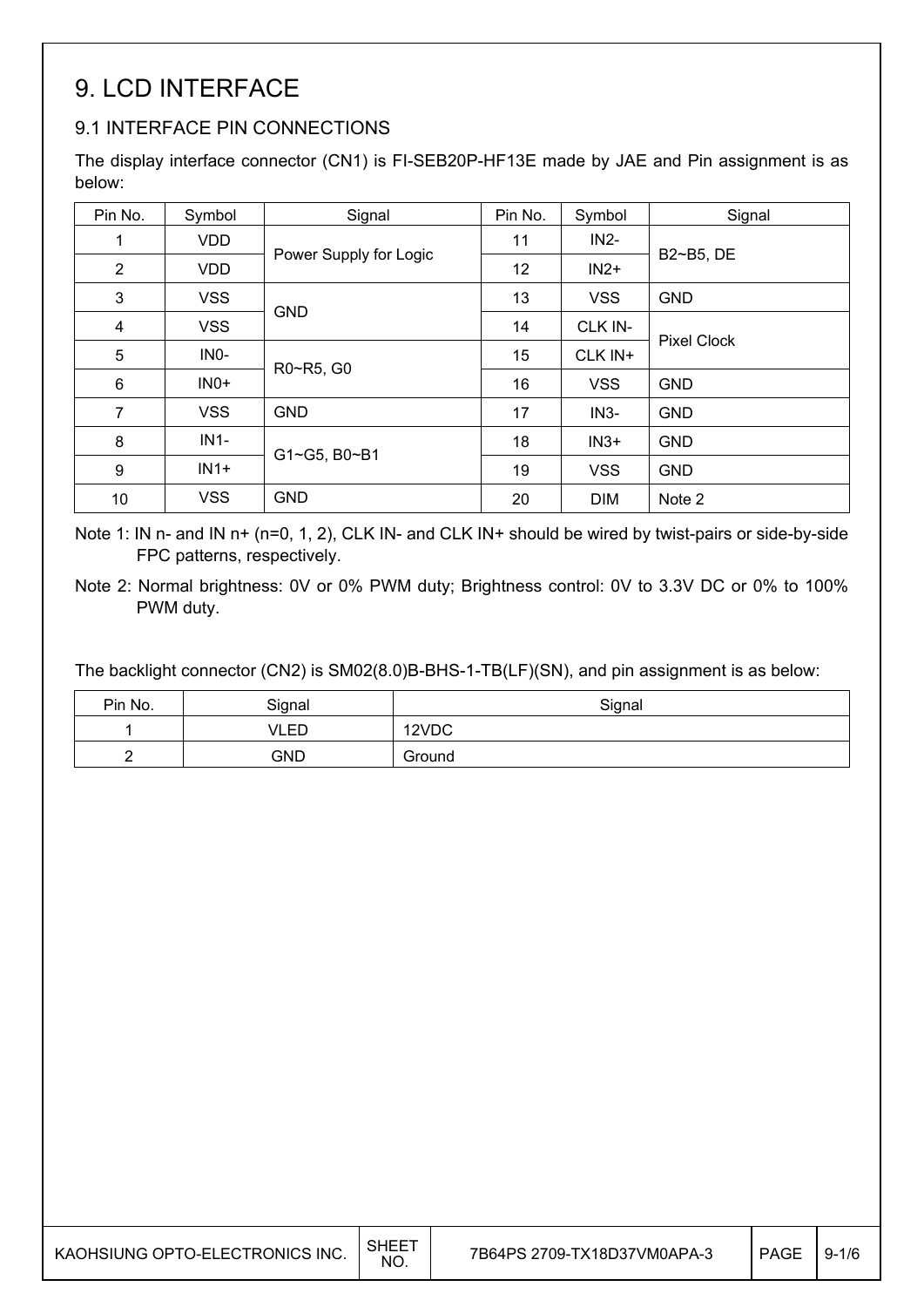### 9.2 LVDS INTERFACE

|                              |                   | CN1                          |                             |            |
|------------------------------|-------------------|------------------------------|-----------------------------|------------|
| Machine Side                 |                   | (interface)                  | TFT-LCD Side                |            |
|                              | $\mathbf{2}$      | $\left( \frac{1}{2} \right)$ | 3)                          |            |
| Controll                     | THC63LVDM83R      |                              | THC63LVDF84B                |            |
| 7 TA0-6<br>R0-R5,G0          |                   | $IN0+$                       | RA0-6                       |            |
| 7 TB0-6<br>G1-G5, B0, B1     |                   | IN <sub>O</sub><br>$IN1+$    | <b>RB0-6</b>                |            |
| 7 TCO-6<br>B2-B5, NA, NA, DE | <b>ZC</b>         | $IN1-$                       | $RC0-6$<br>DS               |            |
| ALL GND                      | Parallel-to<br>١È | $IN2+$<br>$IN2-$             | Parallel-to<br>E<br>$RD0-6$ | LCD Panel  |
| 6 TA0-5                      |                   | $IN3+$                       |                             | controller |
| l TD6<br>777<br>NA           |                   | $IN3-$<br>≐                  |                             |            |
| CLK IN<br>CK                 | PLL               | CLK IN+                      | CK OUT<br>PLL               |            |
|                              |                   | CLK IN-                      |                             |            |

- Note 1: LVDS cable impedance should be 100 ohms per signal line when each 2-lines (+, -) is used in differential mode.
- Note 2: The recommended transmitter, THC63LVDM83R, is made by Thine or equivalent, which is not contained in the module.
- Note 3: The receiver built-in the module is THC63LVDF84B made by Thine.



## 9.3 LVDS DATA FORMAT

DE: Data Enable NA: Not Available

| KAOHSIUNG OPTO-ELECTRONICS INC. | SHEE1<br>NO. | 7B64PS 2709-TX18D37VM0APA-3 | PAGE | $9 - 2/6$ |
|---------------------------------|--------------|-----------------------------|------|-----------|
|---------------------------------|--------------|-----------------------------|------|-----------|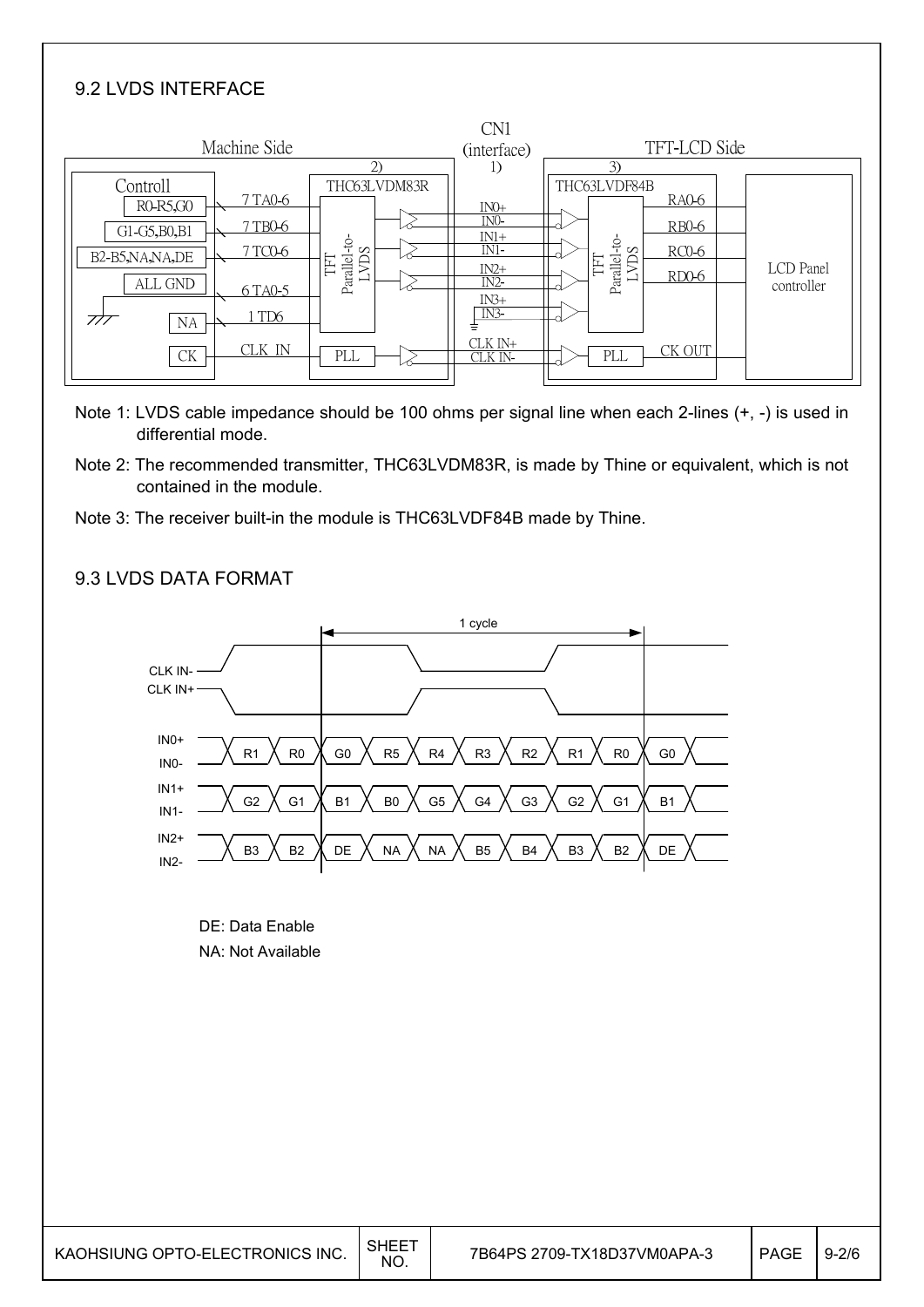#### 9.4 TIMING CHART

DTMG (Data Enable) is the signal to determine valid data, and the timing of DTMG can be determined from Hsync and Vsync as below. For this display, only DTMG and DCLK are the essential signals. Hsync and Vsync are not necessary to connect to display interface after DTMG has been generated and input.

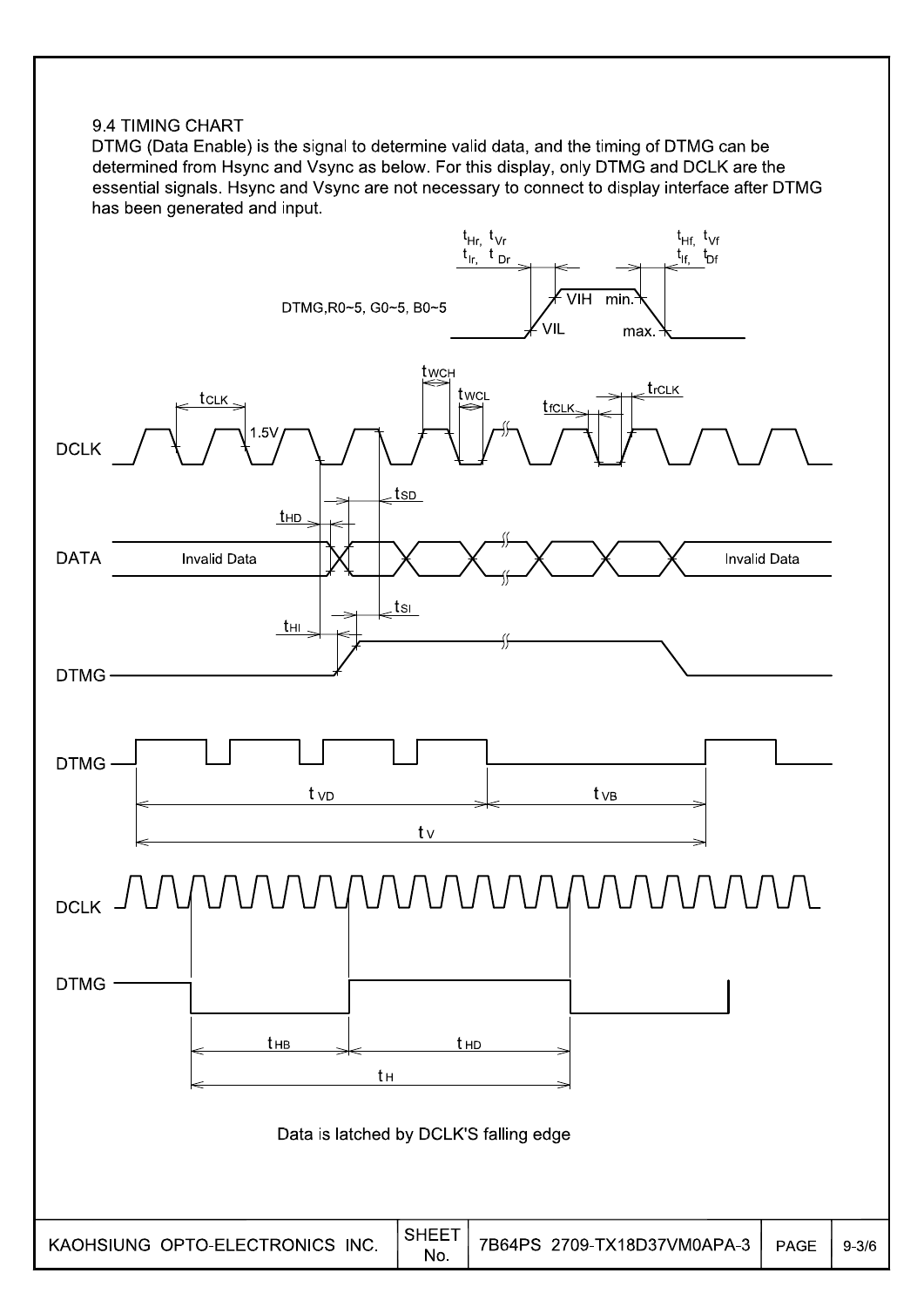## 9.5 INTERFACE TIMING SPECIFICATIONS

| Item        |                        | Symbol                         | Min.                     | Typ.                     | Max.           | Unit            |  |
|-------------|------------------------|--------------------------------|--------------------------|--------------------------|----------------|-----------------|--|
|             | Frequency              | $1/t_{CLK}$                    | 30                       | 33                       | 36             | <b>MHz</b>      |  |
|             | Low level Width        | $t_{\scriptstyle\rm WCL}$      | 8                        | $\overline{\phantom{a}}$ |                |                 |  |
| <b>DCLK</b> | High level Width       | $t_{\text{WCH}}$               | 8                        | $\overline{\phantom{a}}$ |                |                 |  |
|             | Rise time              | $t_{\sf rCLK}$                 | $\overline{\phantom{a}}$ | -                        | 4              | ns              |  |
|             | Fall time              | $t_{\sf fCLK}$                 |                          |                          | $\overline{4}$ |                 |  |
|             | Duty                   | D                              | 0.45                     | 0.5                      | 0.55           |                 |  |
|             | Set up time            | $t_{SI}$                       | 4                        |                          |                |                 |  |
|             | Hold time              | $t_{HI}$                       | 4                        | Ξ.                       |                | ns              |  |
|             | Rise/Fall time         | $t_{\text{lr}}, t_{\text{lf}}$ | $\overline{a}$           |                          | 4              | ns              |  |
|             | Horizontal cycle       | $t_{HP}$                       | 1035                     | 1056                     | 1090           |                 |  |
| <b>DTMG</b> | Horizontal back porch  | $t_{\sf HBP}$                  | 10                       | 216                      |                | tclk            |  |
|             | Horizontal front porch | $t_{\sf HFP}$                  | 30                       | 40                       |                |                 |  |
|             | Vertical cycle         | $t_{\rm VP}$                   | 483                      | 525                      | 550            |                 |  |
|             | Vertical back porch    | $t_{\rm VBP}$                  | $\overline{2}$           | 34                       |                | t <sub>HP</sub> |  |
|             | Vertical front porch   | $t_{\rm VFP}$                  | 1                        | 11                       |                |                 |  |
|             | Set up time            | tSD                            | 4                        |                          |                |                 |  |
| Data        | Hold time              | tHD                            | 4                        | $\overline{\phantom{0}}$ |                | ns              |  |
|             | Rise / Fall time       | tDr,tDf                        |                          |                          | 4              | ns              |  |

| KAOHSIUNG OPTO-ELECTRONICS INC. | <b>SHEE</b><br>NO. | 7B64PS 2709-TX18D37VM0APA-3 | <b>PAGE</b> | $9 - 4/6$ |
|---------------------------------|--------------------|-----------------------------|-------------|-----------|
|---------------------------------|--------------------|-----------------------------|-------------|-----------|

T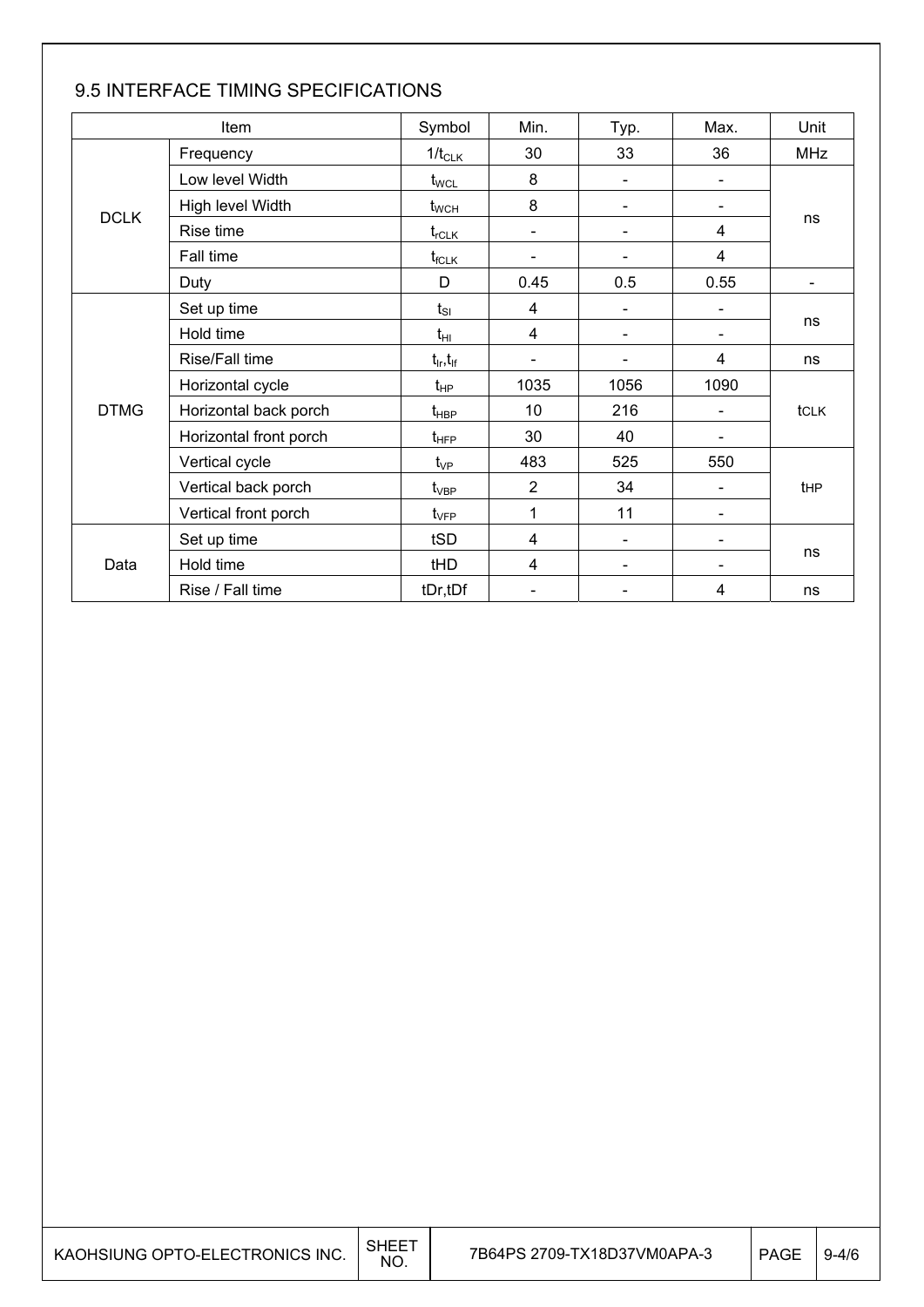### 9.6 LVDS RECEIVER TIMING



RinX= (RinX+)-(RinX-) (X=0, 1, 2)

|             | <b>Item</b>       | Symbol           | Min.                           | Typ.                     | Max.                           | Unit       |
|-------------|-------------------|------------------|--------------------------------|--------------------------|--------------------------------|------------|
| <b>DCLK</b> | Frequency         | 1/ $t_{CLK}$     | 30                             | 33                       | 36                             | <b>MHz</b> |
| <b>RinX</b> | 0 data position   | tRP0             | $1/7$ * t <sub>CLK</sub> -0.49 | 1/7* t <sub>CLK</sub>    | 1/7* $t_{CLK}$ +0.49           |            |
| $(X=0,1,2)$ | 1st data position | tRP1             | $-0.49$                        | $\mathbf 0$              | $+0.49$                        |            |
|             | 2nd data position | tRP2             | 6/7* $t_{CLK}$ -0.49           | 6/7* t <sub>CLK</sub>    | 6/7* $t_{CLK}$ +0.49           |            |
|             | 3rd data position | t <sub>RP3</sub> | 5/7* $t_{CLK}$ -0.49           | 5/7* t <sub>CLK</sub>    | 5/7* $t_{CLK}$ +0.49           | ns         |
|             | 4th data position | tRP4             | 4/7* $t_{CLK}$ -0.49           | 4/7* t <sub>CLK</sub>    | 4/7* $t_{CLK}$ +0.49           |            |
|             | 5th data position | tRP5             | $3/7$ * t <sub>CLK</sub> -0.49 | 3/7* t <sub>CLK</sub>    | $3/7$ * t <sub>CLK</sub> +0.49 |            |
|             | 6th data position | tRP6             | $2/7$ * t <sub>CLK</sub> -0.49 | $2/7^*$ t <sub>CLK</sub> | $2/7$ * t <sub>CLK</sub> +0.49 |            |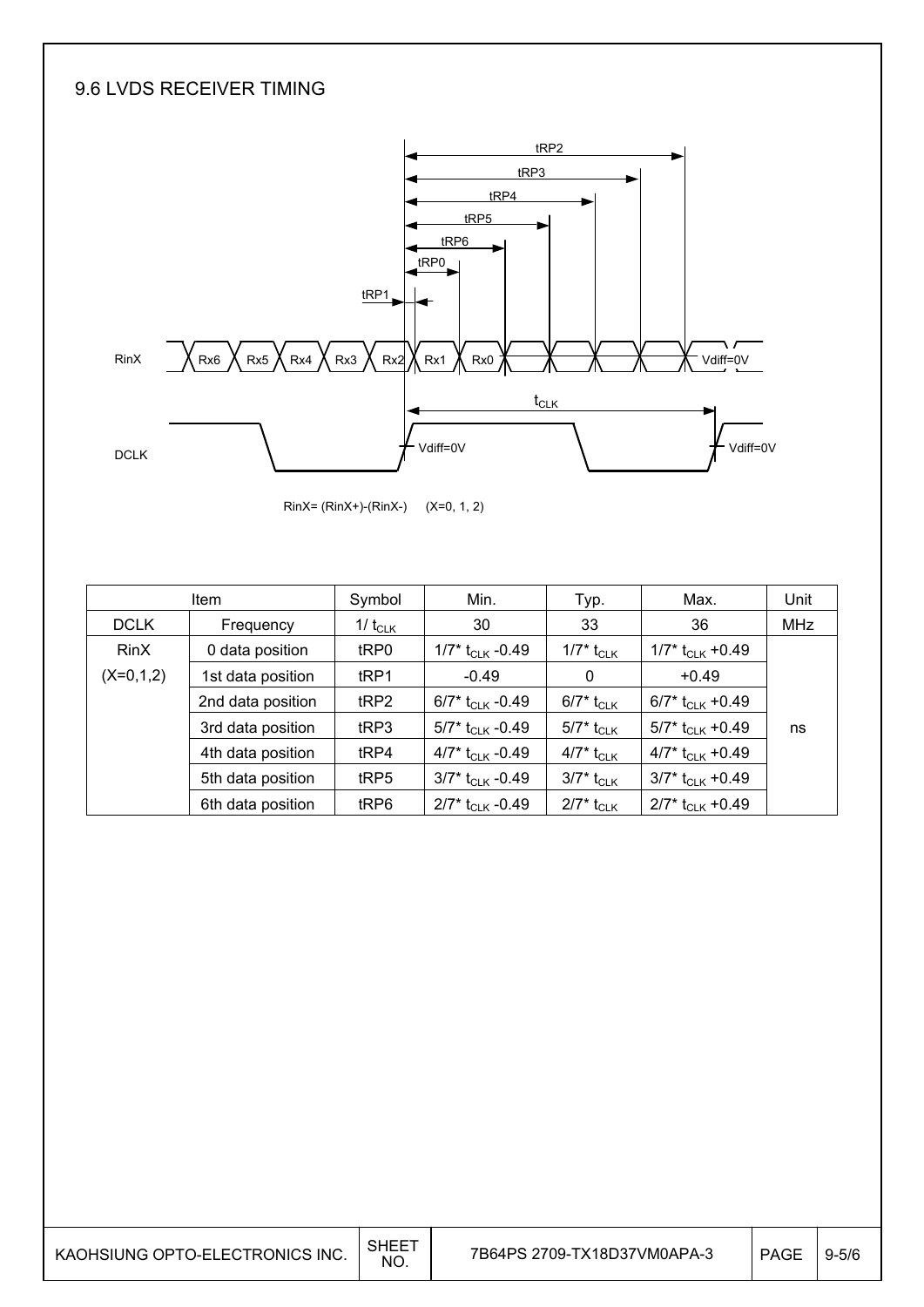## 9.7 DATA INPUT for DISPLAY COLOR

|              | COLOR &<br><b>Gray Scale</b> |                | Data Signal          |                                  |                           |                                            |                |                                  |                           |                                  |                     |                                  |                                  |                     |              |                                  |                                |                |                      |
|--------------|------------------------------|----------------|----------------------|----------------------------------|---------------------------|--------------------------------------------|----------------|----------------------------------|---------------------------|----------------------------------|---------------------|----------------------------------|----------------------------------|---------------------|--------------|----------------------------------|--------------------------------|----------------|----------------------|
|              |                              | R <sub>5</sub> | R <sub>4</sub>       | R <sub>3</sub>                   | R <sub>2</sub>            | R <sub>1</sub>                             | R <sub>0</sub> | G <sub>5</sub>                   | G4                        | G <sub>3</sub>                   | G <sub>2</sub>      | G <sub>1</sub>                   | G <sub>0</sub>                   | <b>B5</b>           | <b>B4</b>    | B <sub>3</sub>                   | <b>B2</b>                      | <b>B1</b>      | B <sub>0</sub>       |
|              | <b>Black</b>                 | $\mathbf 0$    | 0                    | 0                                | $\mathbf 0$               | $\mathbf 0$                                | $\mathbf 0$    | $\overline{0}$                   | $\overline{0}$            | $\mathbf 0$                      | $\mathbf 0$         | $\mathbf 0$                      | $\mathbf 0$                      | $\mathbf 0$         | $\mathbf 0$  | $\mathbf 0$                      | $\mathbf 0$                    | $\mathbf 0$    | $\mathbf 0$          |
|              | Red (63)                     | 1              | 1                    | 1                                | 1                         | 1                                          | 1              | $\mathbf 0$                      | 0                         | 0                                | $\mathbf 0$         | 0                                | 0                                | 0                   | 0            | $\mathbf 0$                      | 0                              | $\Omega$       | 0                    |
|              | Green (63)                   | $\mathbf 0$    | $\mathbf 0$          | 0                                | $\mathbf 0$               | 0                                          | $\mathbf 0$    | 1                                | $\mathbf{1}$              | 1                                | $\overline{1}$      | 1                                | 1                                | $\mathbf 0$         | 0            | $\mathbf 0$                      | 0                              | $\Omega$       | $\mathbf 0$          |
| <b>Basic</b> | <b>Blue (63)</b>             | $\mathbf 0$    | $\mathbf 0$          | 0                                | $\mathbf 0$               | $\mathbf 0$                                | 0              | $\overline{0}$                   | $\mathbf 0$               | 0                                | $\mathbf 0$         | $\mathbf 0$                      | 0                                | 1                   | 1            | 1                                | 1                              | 1              | 1                    |
| Color        | Cyan                         | $\mathbf 0$    | 0                    | 0                                | $\mathbf 0$               | $\mathbf 0$                                | $\mathbf 0$    | 1                                | $\mathbf 1$               | $\mathbf{1}$                     | 1                   | 1                                | 1                                | 1                   | 1            | 1                                | 1                              | 1              | 1                    |
|              | Magenta                      | 1              | 1                    | 1                                | 1                         | 1                                          | 1              | $\mathbf 0$                      | $\mathbf 0$               | 0                                | 0                   | 0                                | 0                                | 1                   | 1            | 1                                | 1                              | 1              | 1                    |
|              | Yellow                       | 1              | 1                    | 1                                | 1                         | 1                                          | 1              | 1                                | 1                         | 1                                | 1                   | 1                                | 1                                | 0                   | 0            | $\mathbf 0$                      | 0                              | 0              | 0                    |
|              | White                        | 1              | 1                    | 1                                | 1                         | 1                                          | 1              | 1                                | 1                         | 1                                | 1                   | 1                                | 1                                | 1                   | 1            | 1                                | 1                              | 1              | 1                    |
|              | Red(0)                       | $\mathbf{0}$   | 0                    | 0                                | 0                         | 0                                          | 0              | 0                                | 0                         | 0                                | 0                   | 0                                | 0                                | 0                   | 0            | $\mathbf{0}$                     | 0                              | $\mathbf 0$    | 0                    |
|              | Red (1)                      | $\mathbf{0}$   | 0                    | 0                                | 0                         | 0                                          | 1              | 0                                | $\mathbf 0$               | 0                                | $\mathbf 0$         | 0                                | 0                                | 0                   | 0            | $\mathbf 0$                      | 0                              | $\mathbf 0$    | 0                    |
| Red          |                              |                | $\cdot$              | $\blacksquare$<br>٠              | $\cdot$                   | $\cdot$                                    |                | $\cdot$                          | $\cdot$                   |                                  | $\blacksquare$      |                                  | $\blacksquare$<br>$\blacksquare$ | ÷.                  |              |                                  | $\blacksquare$                 |                |                      |
|              |                              | $\cdot$        |                      | $\blacksquare$                   | $\cdot$                   | $\cdot$                                    |                | $\cdot$                          | $\cdot$                   | $\ddot{\phantom{0}}$             | $\cdot$             | $\cdot$                          | $\blacksquare$                   |                     | $\cdot$      | $\cdot$                          | $\blacksquare$                 | $\blacksquare$ | $\cdot$              |
|              | Red (62)                     | 1              | 1                    | 1                                | 1                         | 1                                          | $\mathbf 0$    | 0                                | $\mathbf 0$               | 0                                | $\mathbf 0$         | $\mathbf 0$                      | $\mathbf 0$                      | 0                   | 0            | $\mathbf 0$                      | 0                              | $\mathbf 0$    | 0                    |
|              | Red (63)                     | 1              | 1                    | 1                                | 1                         | 1                                          | 1              | 0                                | $\mathbf 0$               | 0                                | $\mathbf 0$         | 0                                | $\mathbf 0$                      | $\mathbf 0$         | $\mathbf 0$  | $\mathbf 0$                      | $\overline{0}$                 | $\mathbf 0$    | $\mathbf 0$          |
|              | Green (0)                    | $\mathbf 0$    | 0                    | 0                                | $\mathbf 0$               | 0                                          | 0              | 0                                | $\mathbf 0$               | 0                                | 0                   | 0                                | 0                                | 0                   | 0            | $\mathbf 0$                      | 0                              | $\Omega$       | 0                    |
|              | Green (1)                    | $\mathbf 0$    | 0                    | 0                                | $\mathbf 0$               | $\overline{0}$                             | $\overline{0}$ | 0                                | 0                         | 0                                | $\mathbf 0$         | 0                                | 1                                | 0                   | 0            | $\overline{0}$                   | $\mathbf 0$                    | 0              | $\mathbf 0$          |
| Green        |                              |                | $\cdot$              | $\blacksquare$                   | $\cdot$                   | $\cdot$                                    |                | $\cdot$                          | $\cdot$                   |                                  | $\blacksquare$      | $\cdot$                          | $\blacksquare$                   | $\blacksquare$      |              | $\blacksquare$                   | $\blacksquare$<br>$\mathbf{r}$ |                | $\cdot$<br>×.        |
|              |                              | $\blacksquare$ | ò.                   | $\blacksquare$<br>$\bullet$      | $\cdot$                   | $\cdot$                                    | $\blacksquare$ | $\blacksquare$                   | $\blacksquare$            | $\blacksquare$                   | $\blacksquare$      | $\blacksquare$                   | $\blacksquare$<br>$\blacksquare$ | $\blacksquare$      | $\cdot$      | $\blacksquare$                   | $\blacksquare$                 | $\cdot$        | $\cdot$<br>٠         |
|              | Green (62)                   | $\mathbf 0$    | 0                    | 0                                | $\mathbf 0$               | 0                                          | 0              | 1                                | 1                         | 1                                | 1                   | 1                                | 0                                | 0                   | 0            | $\mathbf 0$                      | 0                              | $\mathbf 0$    | $\mathbf 0$          |
|              | (63)<br>Green                | $\mathbf 0$    | 0                    | 0                                | $\mathbf 0$               | $\mathbf 0$                                | $\mathbf 0$    | 1                                | 1                         | 1                                | 1                   | 1                                | 1                                | 0                   | 0            | $\mathbf 0$                      | 0                              | $\Omega$       | 0                    |
|              | Blue $(0)$                   | $\mathbf 0$    | 0                    | 0                                | $\mathbf 0$               | $\mathbf 0$                                | 0              | $\mathbf 0$                      | $\mathbf 0$               | 0                                | $\mathbf 0$         | 0                                | $\mathbf 0$                      | 0                   | 0            | $\mathbf 0$                      | $\mathbf 0$                    | $\Omega$       | 0                    |
|              | Blue $(1)$                   | $\mathbf 0$    | 0                    | 0                                | $\mathbf 0$               | 0                                          | 0              | 0                                | 0                         | 0                                | 0                   | 0                                | 0                                | 0                   | 0            | $\mathbf 0$                      | 0                              | $\mathbf 0$    | 1                    |
| <b>Blue</b>  |                              | $\blacksquare$ | $\ddot{\phantom{a}}$ | $\ddot{\phantom{a}}$             | $\blacksquare$            | $\blacksquare$<br>$\overline{\phantom{a}}$ |                | $\ddot{\cdot}$                   |                           | $\ddot{\cdot}$                   | $\cdot$             | $\blacksquare$<br>$\lambda$      | $\blacksquare$<br>$\blacksquare$ | t                   |              | $\blacksquare$<br>$\blacksquare$ | t                              |                | $\blacksquare$<br>ä, |
|              |                              | $\cdot$        | $\blacksquare$<br>٠  | $\blacksquare$<br>$\blacksquare$ | $\cdot$<br>$\blacksquare$ | $\cdot$<br>٠                               | $\blacksquare$ | $\blacksquare$<br>$\blacksquare$ | $\cdot$<br>$\blacksquare$ | $\blacksquare$<br>$\blacksquare$ | $\blacksquare$<br>٠ | $\blacksquare$<br>$\blacksquare$ | $\blacksquare$<br>٠              | $\blacksquare$<br>٠ | $\cdot$<br>٠ | $\blacksquare$<br>$\blacksquare$ | $\blacksquare$<br>$\bullet$    |                | $\cdot$<br>٠         |
|              | <b>Blue (62)</b>             | $\mathbf 0$    | 0                    | 0                                | $\mathbf 0$               | $\mathbf 0$                                | 0              | $\mathbf 0$                      | $\mathbf 0$               | 0                                | $\mathbf 0$         | 0                                | 0                                | 1                   | 1            | 1                                | 1                              | 1              | 0                    |
|              | <b>Blue (63)</b>             | 0              | 0                    | 0                                | 0                         | 0                                          | 0              | 0                                | 0                         | 0                                | 0                   | 0                                | 0                                | 1                   | 1            | 1                                | 1                              | 1              | 1                    |

## 9.8 POWER SEQUENCE



#### Fig. 8.7 Power Sequence Timing

- Note 1: In order to avoid any damages, VDD has to be applied before all other signals. The opposite is true for power off where VDD has to be remained on until all other signals have been switch off. The recommended time period is 1 second.
- Note 2: In order to avoid showing uncompleted patterns in transient state. It is recommended that switching the backlight on is delayed for 1 second after the signals have been applied. The opposite is true for power off where the backlight has to be switched off 1 second before the signals are removed.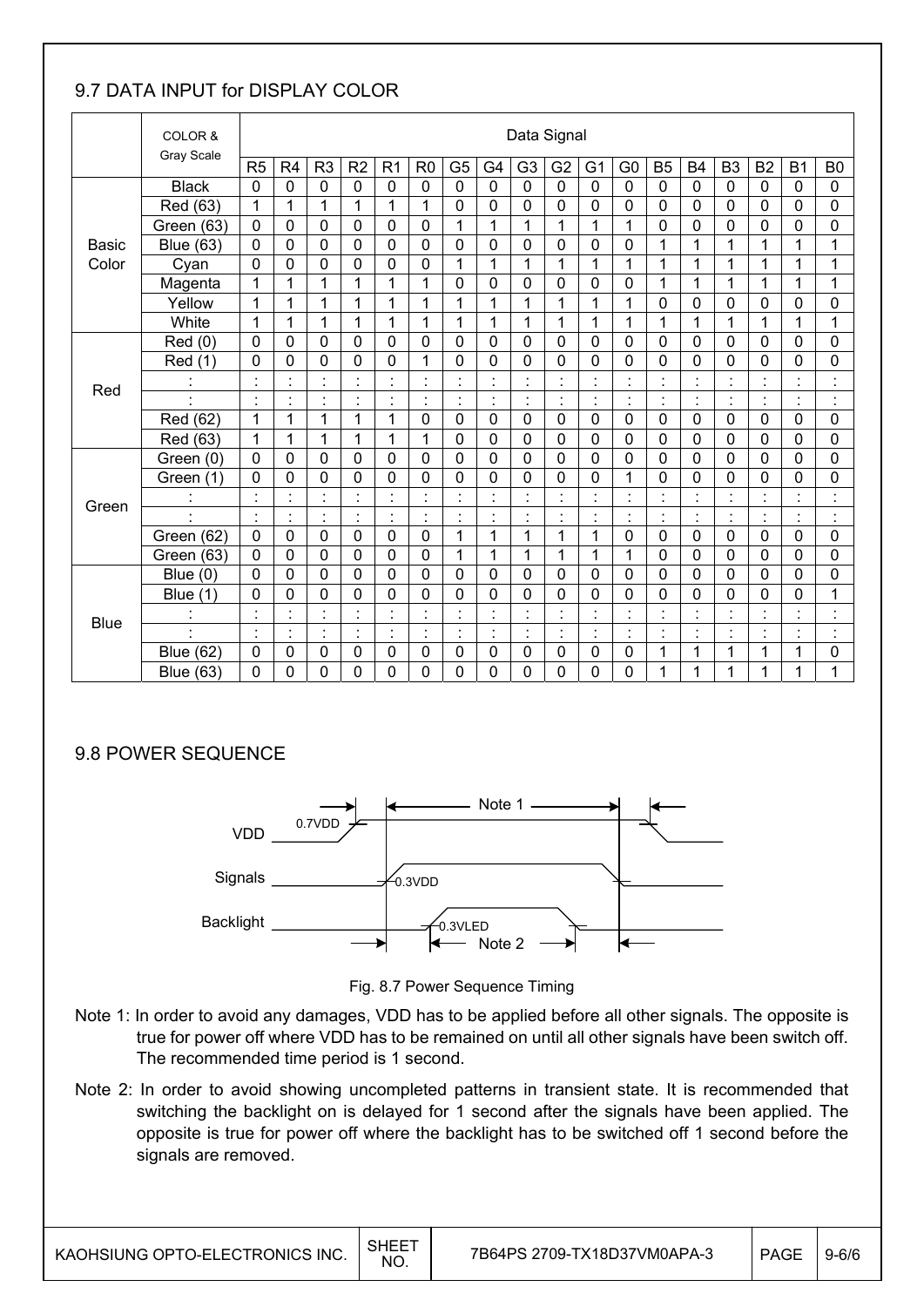## **10. OUTLINE DIMENSIONS** 10.1 FRONT VIEW

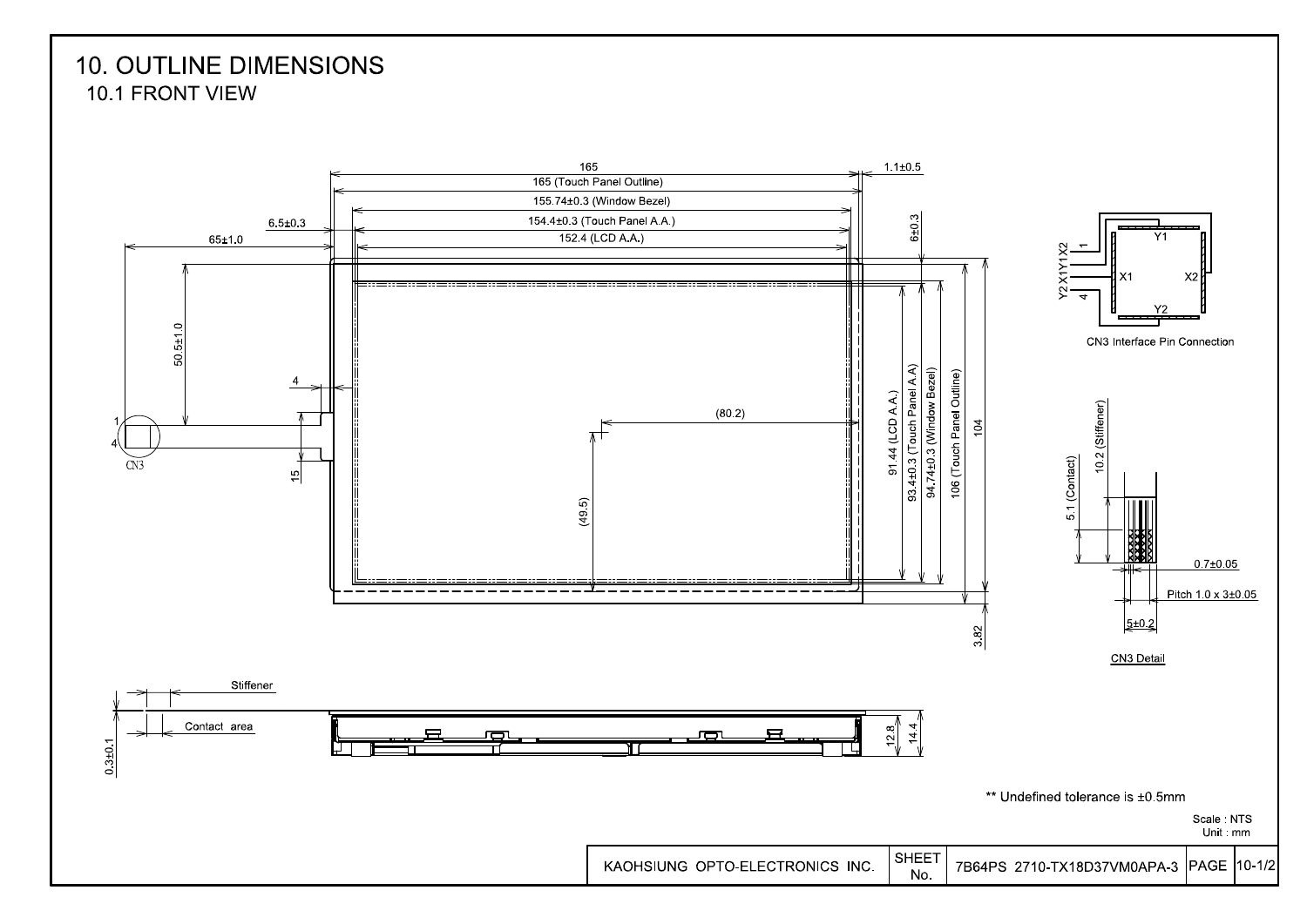## 10.2 REAR VIEW



Scale NTS Unit mm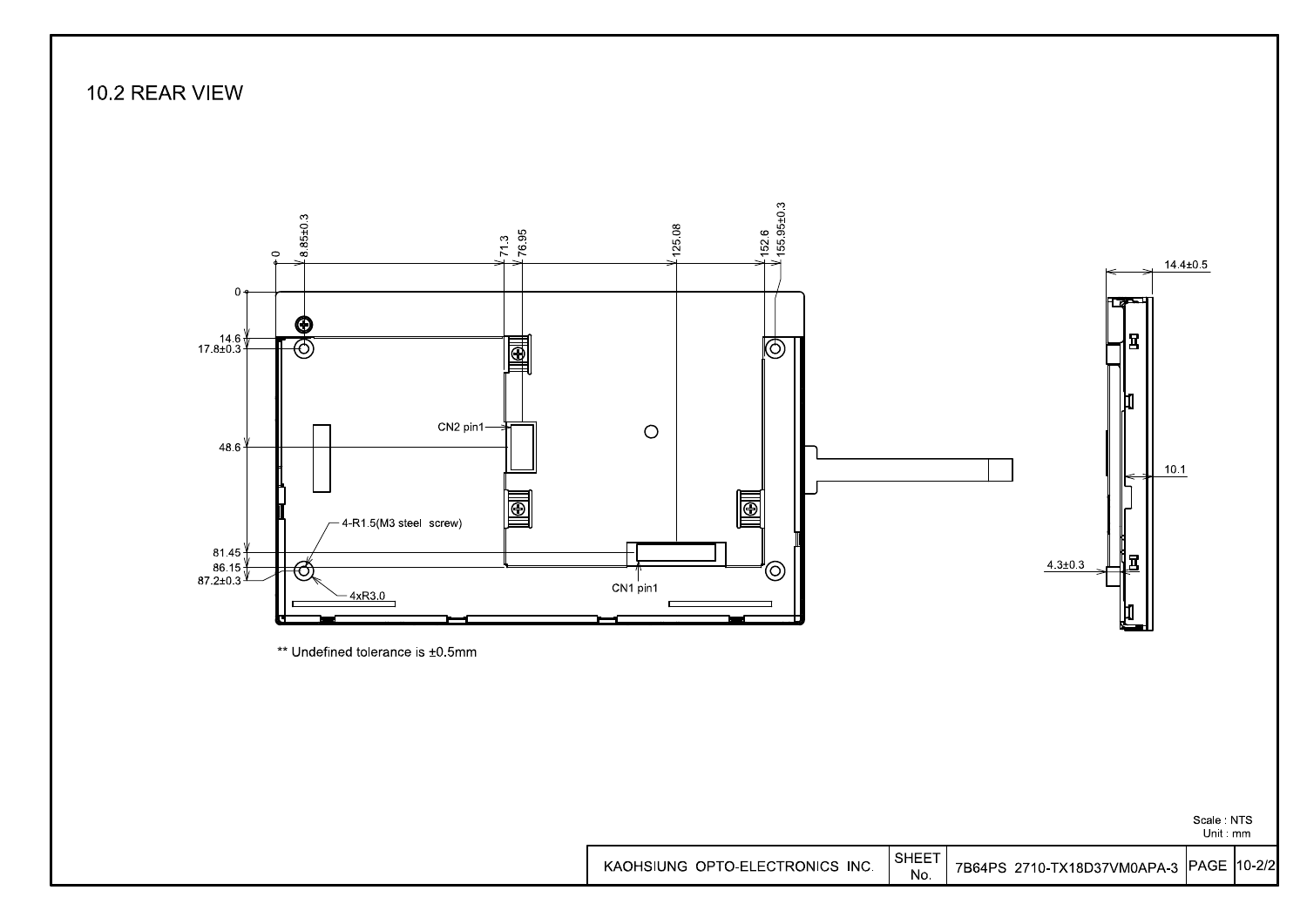## 11. TOUCH PANEL

The type of touch panel used on this display is resistive, analog, 4-wire and film on glass, and more characteristics are shown as below:

## 11.1 OPERATING CONDITIONS

| Item                                     | $\cdots$<br>cilication | παικο                    |  |  |
|------------------------------------------|------------------------|--------------------------|--|--|
| $-$ 4 $ -$<br>anrtic<br>$-$<br>۱r<br>no. | v<br>ັບ                | $\overline{\phantom{a}}$ |  |  |

## 11.2 ELECTRICAL CHARACTERISTICS

| <b>Item</b>                  |         | Specification      | Remarks   |
|------------------------------|---------|--------------------|-----------|
| Resistance                   | $X1-X2$ | 400~1200 $\Omega$  |           |
| <b>Between Terminal</b>      | $Y1-Y2$ | $160 - 660 \Omega$ | -         |
| <b>Insulation Resistance</b> | X-Y     | $20M\Omega$ min.   | At 25V DC |
|                              |         | $±1.5\%$ max.      |           |
| Linearity                    |         | $±1.5\%$ max.      | Note 1    |
| Chattering                   |         | 10ms max.          | -         |

Note 1: The test conditions and equipments of linearity are as below:

- Material of pen: poly-acetal resin
- End shape: R 0.8 mm
- Test force: 150 gf
- Pitch: 10 mm
- Test area is shown in Fig. 11.1



As shown in Fig. 11.2, applying voltage meter to measure Va, Vb and Vxm, where Va is the maximum voltage in the active area; Vb is the minimum voltage in the active area; Vxm is the measured voltage of point x selected by random. Afterwards, the linearity can be calculated by following equation:

$$
Linearity = \frac{|Vxi - Vxm|}{Va - Vb} \times 100\%,
$$

where Vxi is the idea voltage of point x.

The method to measure the linearity of Y-axis is the same as above.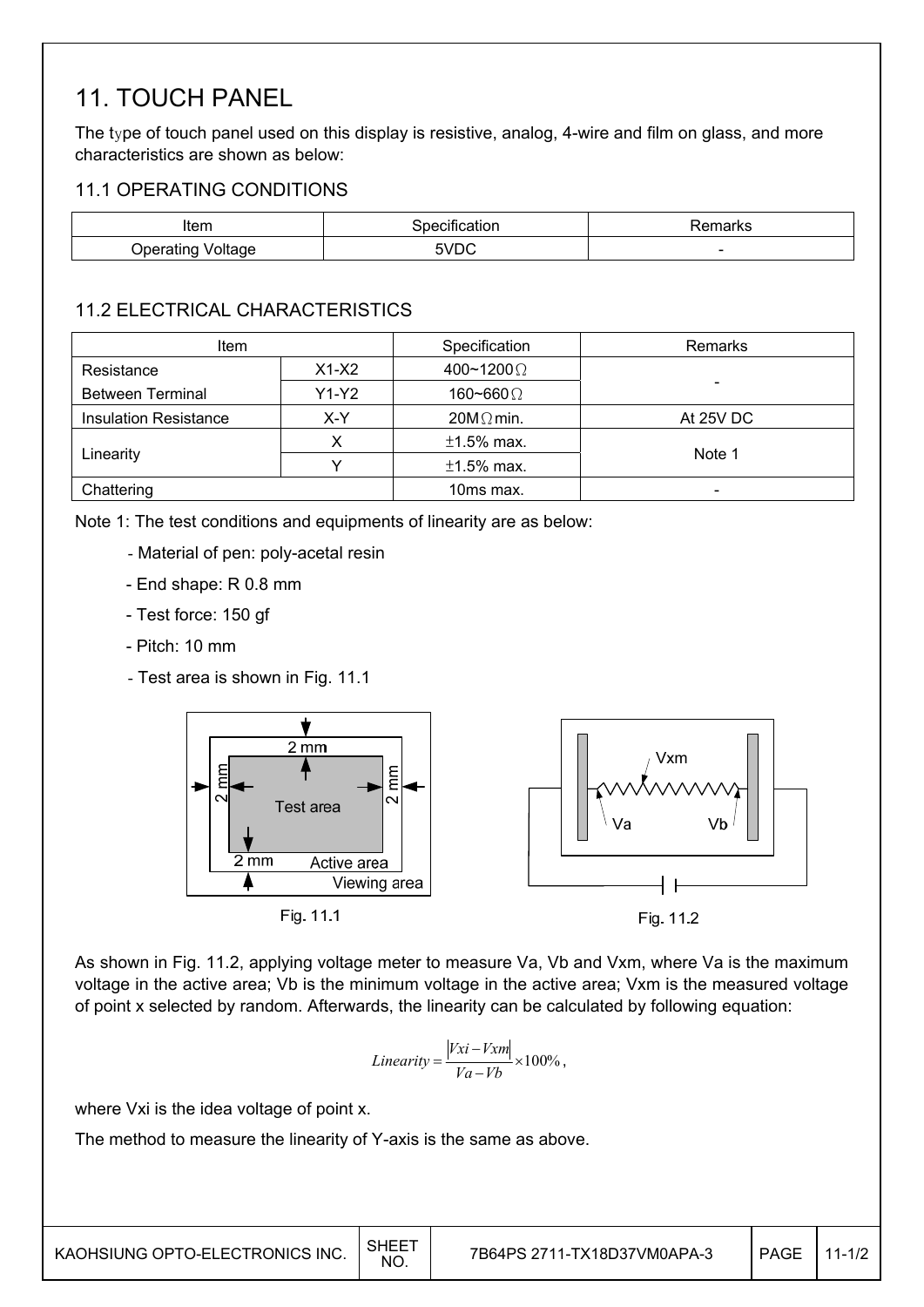## 11.3 MECHANICAL CHARACTERISTICS

| Item               | Specification   | Remarks              |
|--------------------|-----------------|----------------------|
| Pen Input Pressure | $50 - 150$ g    | R0.8, Polyacetal Pen |
| Finger             | $50 \sim 150$ a | R8.0, Silicon Rubber |
| Surface Hardness   | 3H min.         | <b>JIS K 5400</b>    |

#### 11.4 OPTICAL CHARACTERISTICS

| Item                      |             | ™idi NJ                  |
|---------------------------|-------------|--------------------------|
| $    +$ $+$ $  -$<br>יוטכ | 77%<br>min. | $\overline{\phantom{a}}$ |

#### 11.5 SAFETY AND ATTENTIONS

1) Do not put heavy shock or stress on the touch panel.

- 2) Please use soft cloth or absorbent cotton with ethanol to clean the touch panel by gently wiping. Moreover, please wipe it by horizontal or vertical direction instead of circling to prevent leaving scars on the touch panel's surface.
- 3) Do not use any harmful chemicals such as acetone, toluene, and isopropyl alcohol to clean the display's surface.
- 4) Please pay more attention on handling and assembly due to that the touch panel size is larger than this TFT display.
- 5) Please ensure housing design is able to protect touch panel when unexpected pressure adding on the edges and corners of it.
- 6) UV protection is recommended to avoid the possibility of performance degrading when touch panel is likely applied under UV environment for a long period of time.

| KAOHSIUNG OPTO-ELECTRONICS INC. | , SHEET<br>NO. | 7B64PS 2711-TX18D37VM0APA-3 | <b>PAGE</b> | 1-2/2 |
|---------------------------------|----------------|-----------------------------|-------------|-------|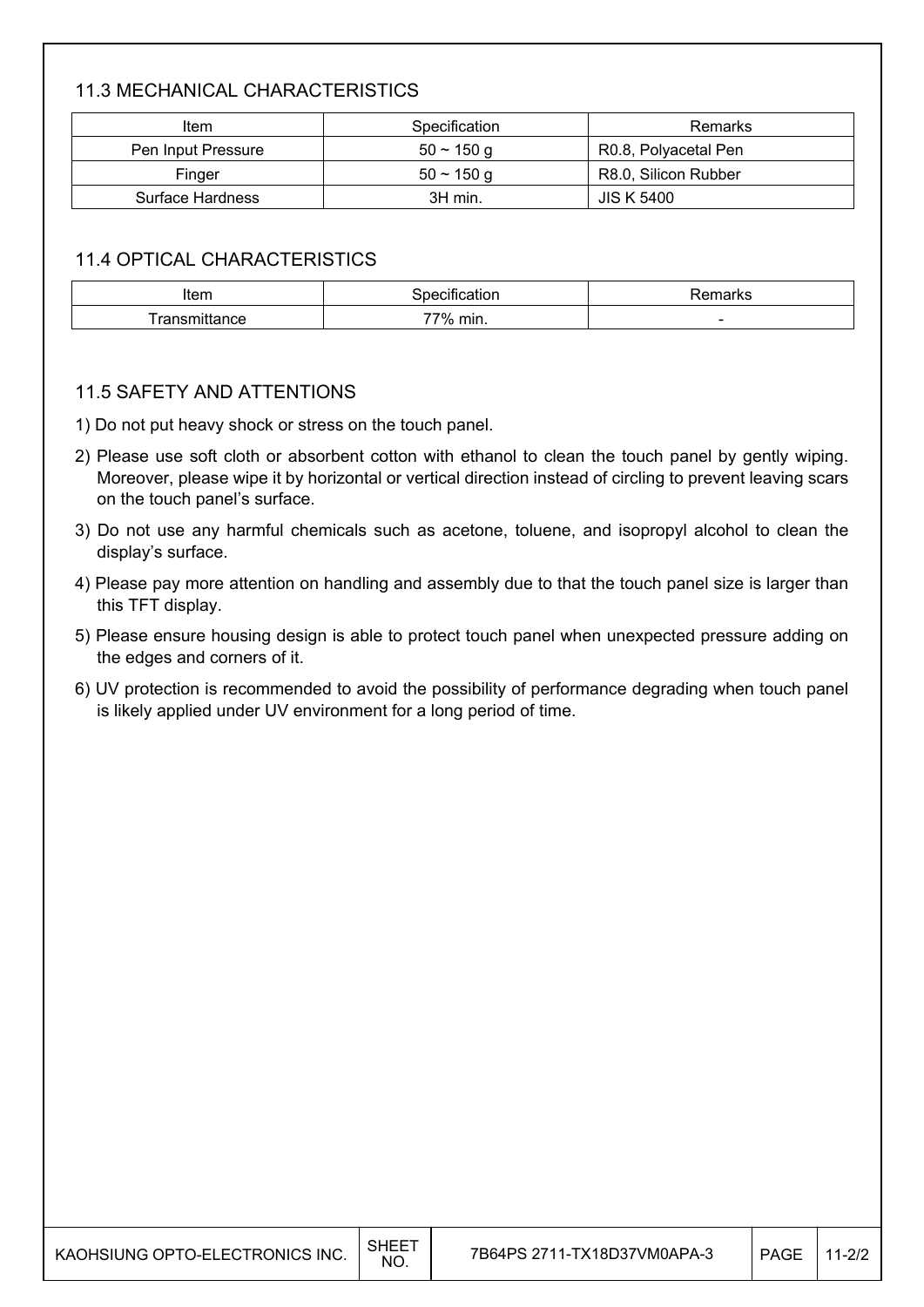## 12. APPEARANCE STANDARD

The appearance inspection is performed in a dark room around 500~1000 lx based on the conditions as below:

- The distance between inspector's eyes and display is 30 cm.
- The viewing zone is defined with angle  $\theta$  shown in Fig. 12.1 The inspection should be performed within 45 $^{\circ}$  when display is shut down. The inspection should be performed within 5 $^{\circ}$  when display is power on.



Fig. 12.1 Fig 12.1

### 12.1 THE DEFINITION OF LCD ZONE

LCD panel is divided into 3 areas as shown in Fig.12.2 for appearance specification in next section. A zone is the LCD active area (dot area); B zone is the area, which extended 1 mm out from LCD active area; C zone is the area between B zone and metal frame.

In terms of housing design, B zone is the recommended window area customers' housing should be located in.



Fig 12.2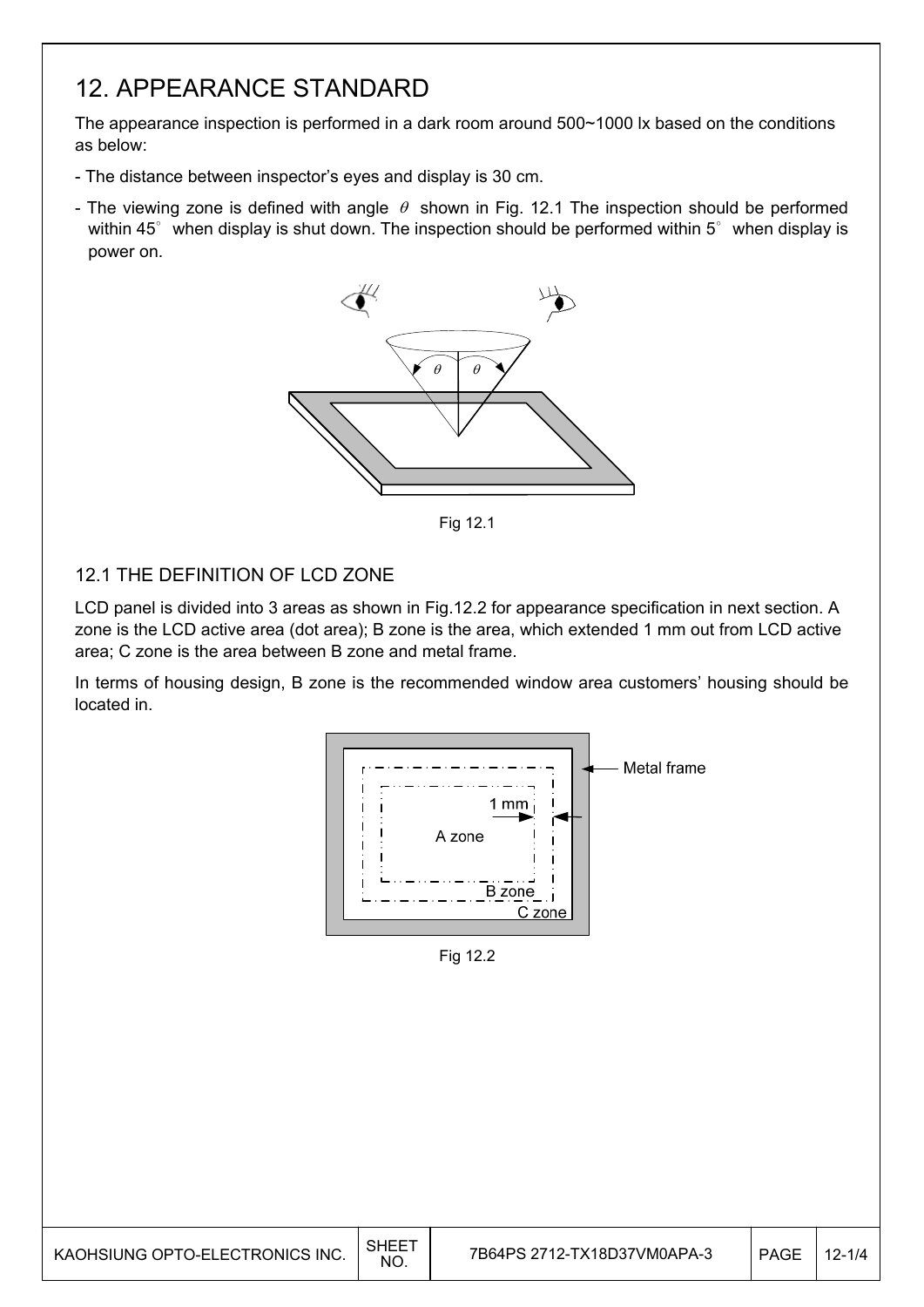## 12.2 LCD APPEARANCE SPECIFICATION

The specification as below is defined as the amount of unexpected phenomenon or material in different zones of LCD panel. The definitions of length, width and average diameter using in the table are shown in Fig. 12.3 and Fig. 12.4.

| Item                                 |                       |          |              | Criteria                              |                |                          | Applied zone |  |
|--------------------------------------|-----------------------|----------|--------------|---------------------------------------|----------------|--------------------------|--------------|--|
|                                      | Length (mm)           |          | Width (mm)   | Maximum number                        |                | Minimum space            |              |  |
|                                      | Ignored               |          | $W \le 0.01$ | Ignored                               |                |                          |              |  |
|                                      | $L \leq 40$           |          | $W \le 0.02$ | 10                                    |                |                          |              |  |
|                                      | $L \leq 20$           |          | $W \le 0.04$ | 10                                    |                |                          |              |  |
| Scratches                            |                       | A        |              |                                       |                |                          |              |  |
|                                      | Average diameter (mm) |          |              | Maximum number                        |                | Minimum space            |              |  |
|                                      | $D \le 0.2$           |          |              | Ignore                                |                |                          |              |  |
|                                      | $D \le 0.4$           |          |              | 10                                    |                |                          |              |  |
| Dent                                 |                       |          |              | Serious one is not allowed            |                |                          | A            |  |
| Wrinkles in polarizer                |                       |          |              | Serious one is not allowed            |                |                          | A            |  |
|                                      | Average diameter (mm) |          |              |                                       | Maximum number |                          |              |  |
|                                      | $D \le 0.3$           |          |              |                                       | Ignored        |                          |              |  |
| Bubbles on polarizer                 | $D \le 0.5$           |          |              |                                       | 10             |                          | A            |  |
|                                      | $D \le 1.0$           |          |              |                                       | 5              |                          |              |  |
|                                      |                       |          | Filamentous  | (Line shape)                          |                |                          |              |  |
|                                      | Length (mm)           |          | Width (mm)   |                                       | Maximum number |                          | A            |  |
|                                      | Ignored               |          | $W \le 0.02$ |                                       | Ignored        |                          |              |  |
|                                      | $L \leq 2.0$          |          |              | $W \le 0.03$                          |                | 10                       |              |  |
|                                      | $L \leq 1.0$          |          |              | $W \le 0.06$                          |                | 10                       |              |  |
| 1) Stains                            | Round (Dot shape)     |          |              |                                       |                |                          |              |  |
| 2) Foreign Materials<br>3) Dark Spot | Average diameter (mm) |          |              | Maximum number                        |                | Minimum Space            |              |  |
|                                      | $D \leq 0.22$         |          |              | Ignored                               |                | $\overline{\phantom{0}}$ |              |  |
|                                      | $D \leq 0.33$         |          |              | 5                                     |                | ÷                        | A            |  |
|                                      | D > 0.33              |          | $\Omega$     |                                       |                |                          |              |  |
|                                      | In total              |          |              | Filamentous + Round=10                |                |                          |              |  |
|                                      |                       |          |              | Those wiped out easily are acceptable |                |                          |              |  |
|                                      |                       |          |              | <b>Type</b>                           |                | Maximum number           |              |  |
|                                      |                       |          | 1 dot        |                                       |                | 4                        |              |  |
|                                      |                       |          |              | 2 adjacent dot                        |                | 1                        |              |  |
|                                      | Bright dot-defect     |          |              | 3 adjacent dot or above               |                | Not allowed              |              |  |
|                                      |                       |          |              | Density                               |                | $2(\phi 20mm)$           |              |  |
| Dot-Defect                           |                       |          |              | In total<br>5                         |                |                          |              |  |
| (Note 1)                             |                       |          |              | 1 dot                                 |                | 5                        | A            |  |
|                                      |                       |          |              | $\overline{2}$<br>2 adjacent dot      |                |                          |              |  |
|                                      | Dark dot-defect       |          |              | 3 adjacent dot or above               |                | Not allowed              |              |  |
|                                      |                       |          |              | Density                               |                | $3(\phi 20mm)$           |              |  |
|                                      |                       |          |              | In total                              |                | 5                        |              |  |
|                                      |                       | In total |              |                                       |                | 10                       |              |  |
|                                      |                       |          |              |                                       |                |                          |              |  |
|                                      |                       |          |              |                                       |                |                          |              |  |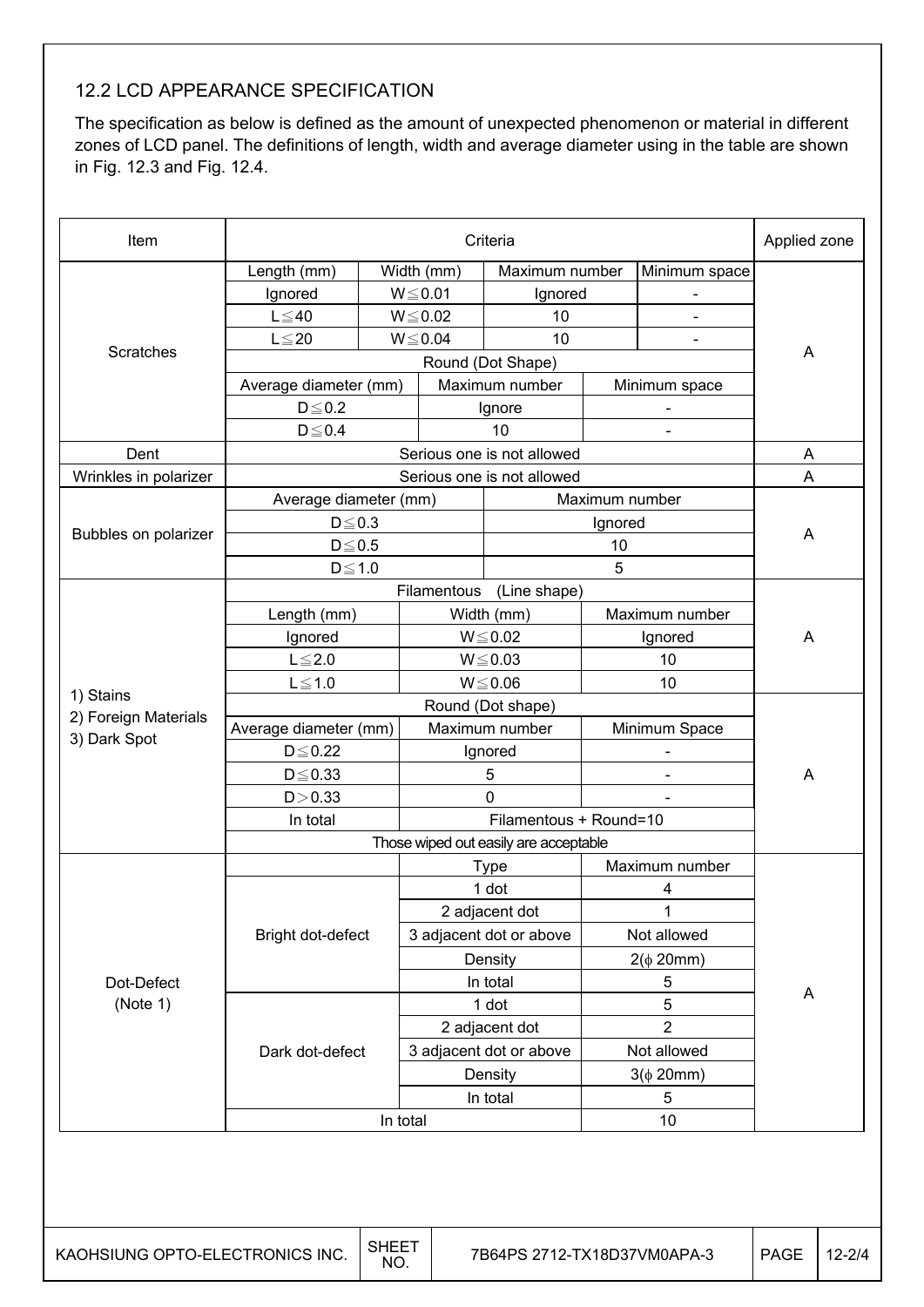

Note 1: The definitions of dot defect are as below:

- The defect area of the dot must be bigger than half of a dot.
- For bright dot-defect, showing black pattern, the dot's brightness must be over 30% brighter than others.
- For dark dot-defect, showing white pattern, the dot's brightness must be under 70% darker than others.
- The definition of 1-dot-defect is the defect-dot, which is isolated and no adjacent defect-dot.
- The definition of adjacent dot is shown as Fig. 12.5.
- The Density of dot defect is defined in the area within diameter  $\phi$  =20mm.

|  | A |  |  |
|--|---|--|--|
|  |   |  |  |
|  |   |  |  |

The dots colored gray are adjacent to defect-dot A.

Fig. 12.5 Fig 12.5

| KAOHSIUNG OPTO-ELECTRONICS INC. | SHEET<br><b>NO</b> | 7B64PS 2712-TX18D37VM0APA-3 | PAGE | $12 - 3/4$ |
|---------------------------------|--------------------|-----------------------------|------|------------|
|---------------------------------|--------------------|-----------------------------|------|------------|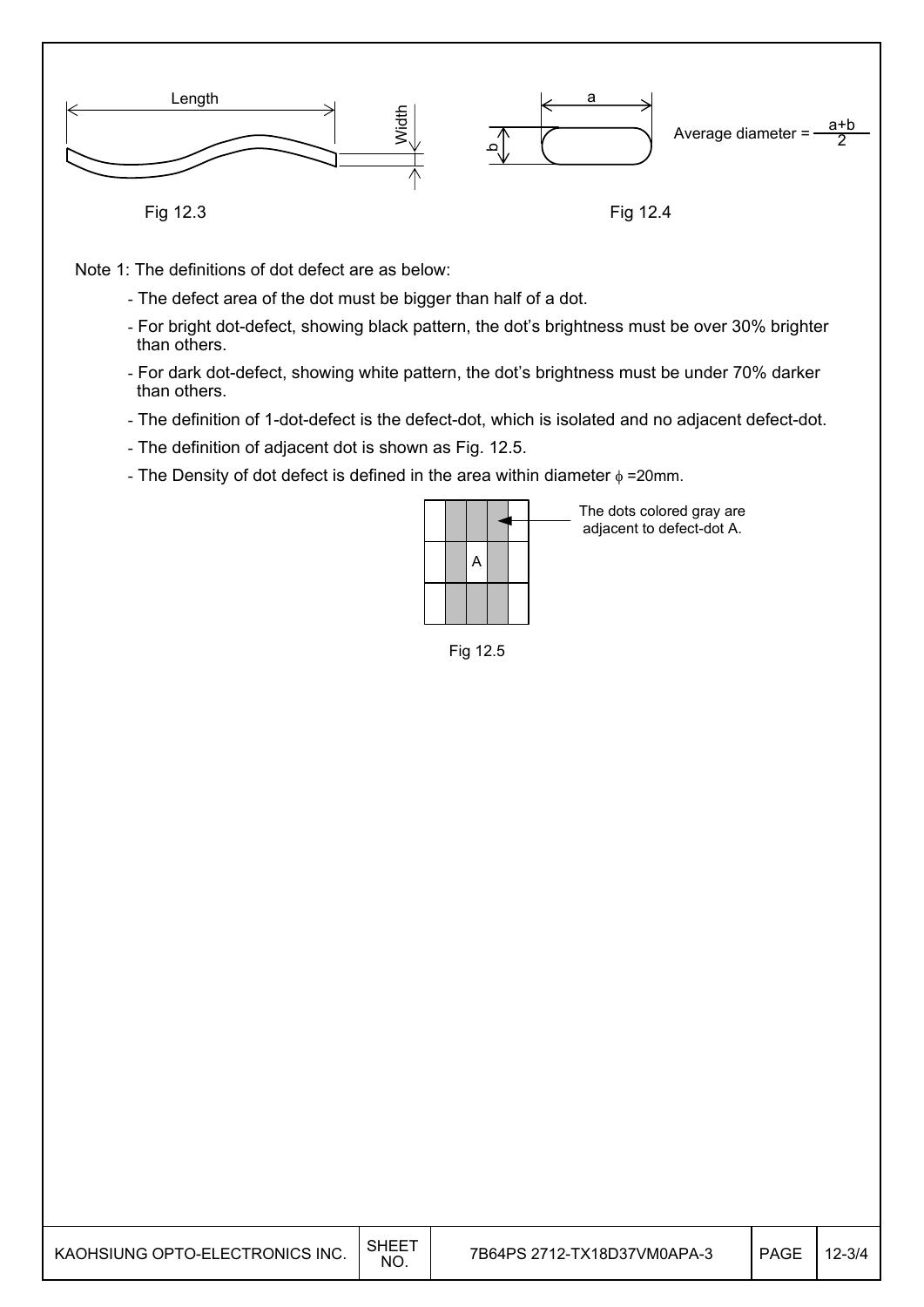## 12.3 TOUCH PANEL APPEARANCE SPECIFICATION

The specification as below is defined by the amount of unexpected material in different zones of touch panel.

| Item                     |                       |                             | Criteria       |                | Applied zone |  |
|--------------------------|-----------------------|-----------------------------|----------------|----------------|--------------|--|
|                          | Width (mm)            |                             | Length (mm)    | Maximum number |              |  |
| Scratches                | $W \ge 0.10$          |                             | $L \ge 10$     | Not allowed    | A            |  |
|                          | $0.10 > W \ge 0.05$   |                             | $L<$ 10        | 4 pcs max.     |              |  |
|                          | 0.05 < W              |                             | $L<$ 10        | Ignored        |              |  |
|                          |                       | Filamentous<br>(Line shape) |                |                |              |  |
|                          | Width (mm)            |                             | Length (mm)    | Maximum number | A            |  |
|                          | W > 0.05              | L > 3                       |                | Not allowed    |              |  |
|                          | $0.05 \ge W$          | $L \leq 3$                  |                | Ignored        |              |  |
| <b>Foreign Materials</b> |                       |                             |                |                |              |  |
|                          | Average diameter (mm) |                             | Maximum number |                |              |  |
|                          | D > 0.3               |                             | Not allowed    |                | A            |  |
|                          | $0.3 \ge D > 0.2$     |                             | 3 pcs max.     |                |              |  |
|                          | $0.2 \ge D > 0.1$     |                             | 5 pcs max.     |                |              |  |
|                          | $0.1 \geq D$          |                             | Ignored        |                |              |  |
|                          | $D \le 0.5$           |                             |                | Ignored        | B            |  |

The limitation of glass flaw occurred on touch panel is defined in the table as below.

| Item             | Specifications |                                                          |  |  |  |
|------------------|----------------|----------------------------------------------------------|--|--|--|
| Edge flaw        |                | $X \leq 3.0$ mm<br>$Y \leq 3.0$ mm<br>$Z \leq$ Thickness |  |  |  |
| Corner flaw      | $\tau$         | $X \leq 3.0$ mm<br>$Y \leq 3.0$ mm<br>$Z \leq$ Thickness |  |  |  |
| Progressive flaw |                | Not allowed                                              |  |  |  |

| KAOHSIUNG OPTO-ELECTRONICS INC. | <b>SHEET</b><br>NO. | 7B64PS 2712-TX18D37VM0APA-3 | <b>PAGE</b> | $12 - 4/4$ |
|---------------------------------|---------------------|-----------------------------|-------------|------------|
|---------------------------------|---------------------|-----------------------------|-------------|------------|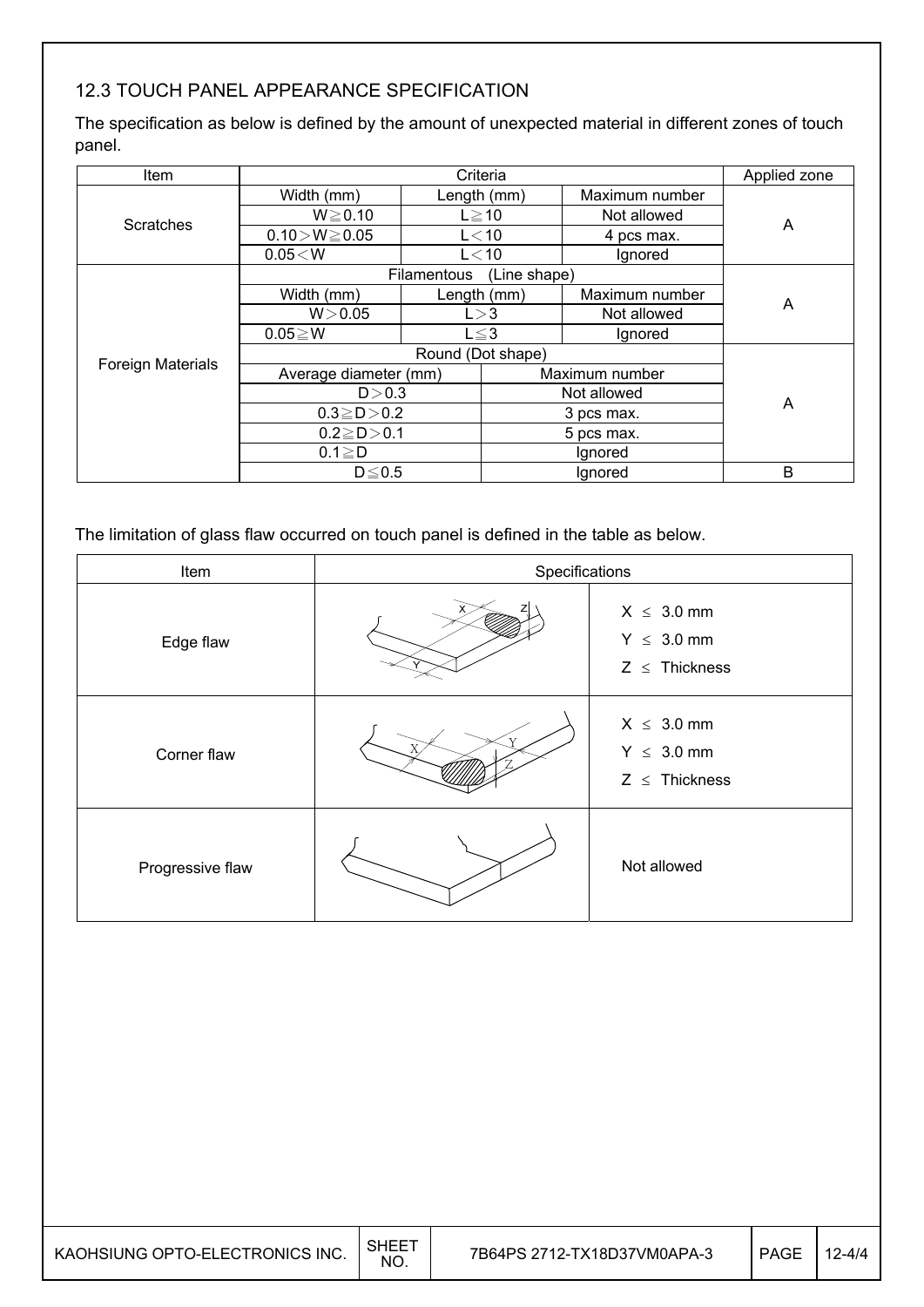## 13. PRECAUTIONS

## 13.1 PRECAUTIONS of MOUNTING

- 1) Please refer to Fig. 13.1 for housing the display with touch panel into applications. The Fig. 13.1 shows some points as below:
- The cushion needs to be designed between housing and touch panel in order to avoid unexpected pressure to cause any wrong reactions, and the cushion should be located in the insulated area.
- The housing should not cover the active area of touch panel as the figure shown.





### 13.2 PRECAUTIONS OF ESD

- 1) Before handling the display, please ensure your body has been connected to ground to avoid any damages by ESD. Also, do not touch display's interface directly when assembling.
- 2) Please remove the protection film very slowly before turning on the display to avoid generating ESD.

### 13.3 PRECAUTIONS OF HANDLING

- 1) In order to keep the appearance of display in good condition, please do not rub any surfaces of the displays by sharp tools harder than 3H, especially touch panel, metal frame and polarizer.
- 2) Please do not pile the displays in order to avoid any scars leaving on the display. In order to avoid any injuries, please pay more attention for the edges of glasses and metal frame, and wear finger cots to protect yourself and the display before working on it.
- 3) Touching the display area or the terminal pins with bare hand is prohibited. This is because it will stain the display area and cause poor insulation between terminal pins, and might affect display's electrical characteristics furthermore.
- 4) Do not use any harmful chemicals such as acetone, toluene, and isopropyl alcohol to clean display's surfaces.
- 5) Please use soft cloth or absorbent cotton with ethanol to clean the display by gently wiping. Moreover, when wiping the display, please wipe it by horizontal or vertical direction instead of circling to prevent leaving scars on the display's surface, especially polarizer.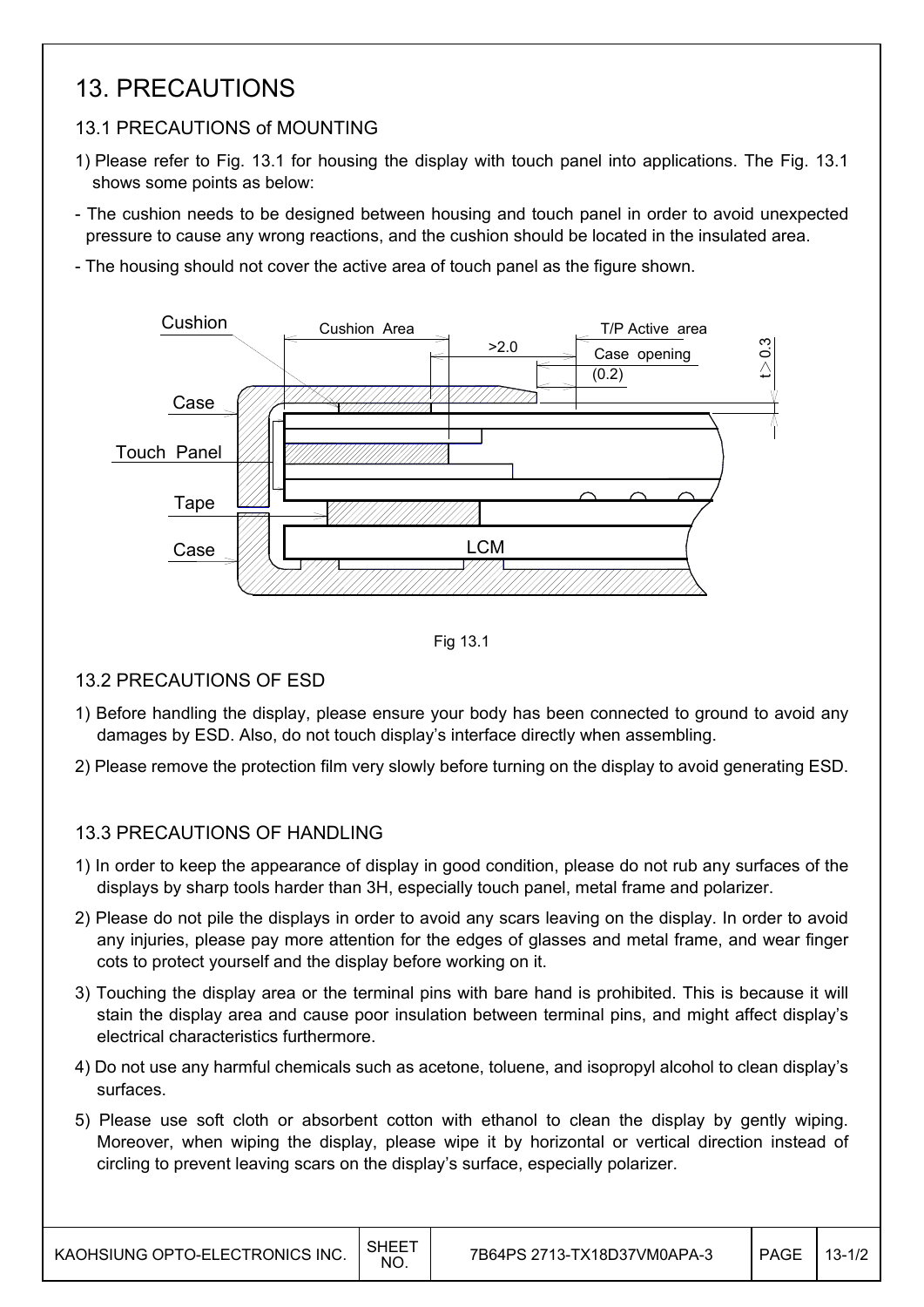- 6) Please wipe any unknown liquids immediately such as saliva, water or dew on the display to avoid color fading or any permanently damages.
- 7) Maximum pressure to the surface of the display must be less than 1,96 x 10<sup>4</sup> Pa. If the area of adding pressure is less than 1 cm<sup>2</sup>, the maximum pressure must be less than 1.96N.

#### 13.4 PRECAUTIONS OF OPERATING

- 1) Please input signals and voltages to the displays according to the values defined in the section of electrical characteristics to obtain the best performance. Any voltages over than absolute maximum rating will cause permanent damages to this display. Also, any timing of the signals out of this specification would cause unexpected performance.
- 2) When the display is operating at significant low temperature, the response time will be slower than it at 25  $\mathrm{C}^{\circ}$ . In high temperature, the color will be slightly dark and blue compared to original pattern. However, these are temperature-related phenomenon of LCD and it will not cause permanent damages to the display when used within the operating temperature.
- 3) The use of screen saver or sleep mode is recommended when static images are likely for long periods of time. This is to avoid the possibility of image sticking.
- 4) Spike noise can cause malfunction of the circuit. The recommended limitation of spike noise is no bigger than  $\pm$  100 mV.

#### 13.5 PRECAUTIONS of STORAGE

If the displays are going to be stored for years, please be aware the following notices.

- 1) Please store the displays in a dark room to avoid any damages from sunlight and other sources of UV light.
- 2) The recommended long term storage temperature is between 10  $C^{\circ}$  ~35  $C^{\circ}$  and 55%~75% humidity to avoid causing bubbles between polarizer and LCD glasses, and polarizer peeling from LCD glasses.
- 3) It would be better to keep the displays in the container, which is shipped from Hitachi, and do not unpack it.
- 4) Please do not stick any labels on the display surface for a long time, especially on the polarizer.

| KAOHSIUNG OPTO-ELECTRONICS INC. | <b>SHEET</b><br>NO. | 7B64PS 2713-TX18D37VM0APA-3 | <b>PAGE</b> | $3 - 2/2$ |
|---------------------------------|---------------------|-----------------------------|-------------|-----------|